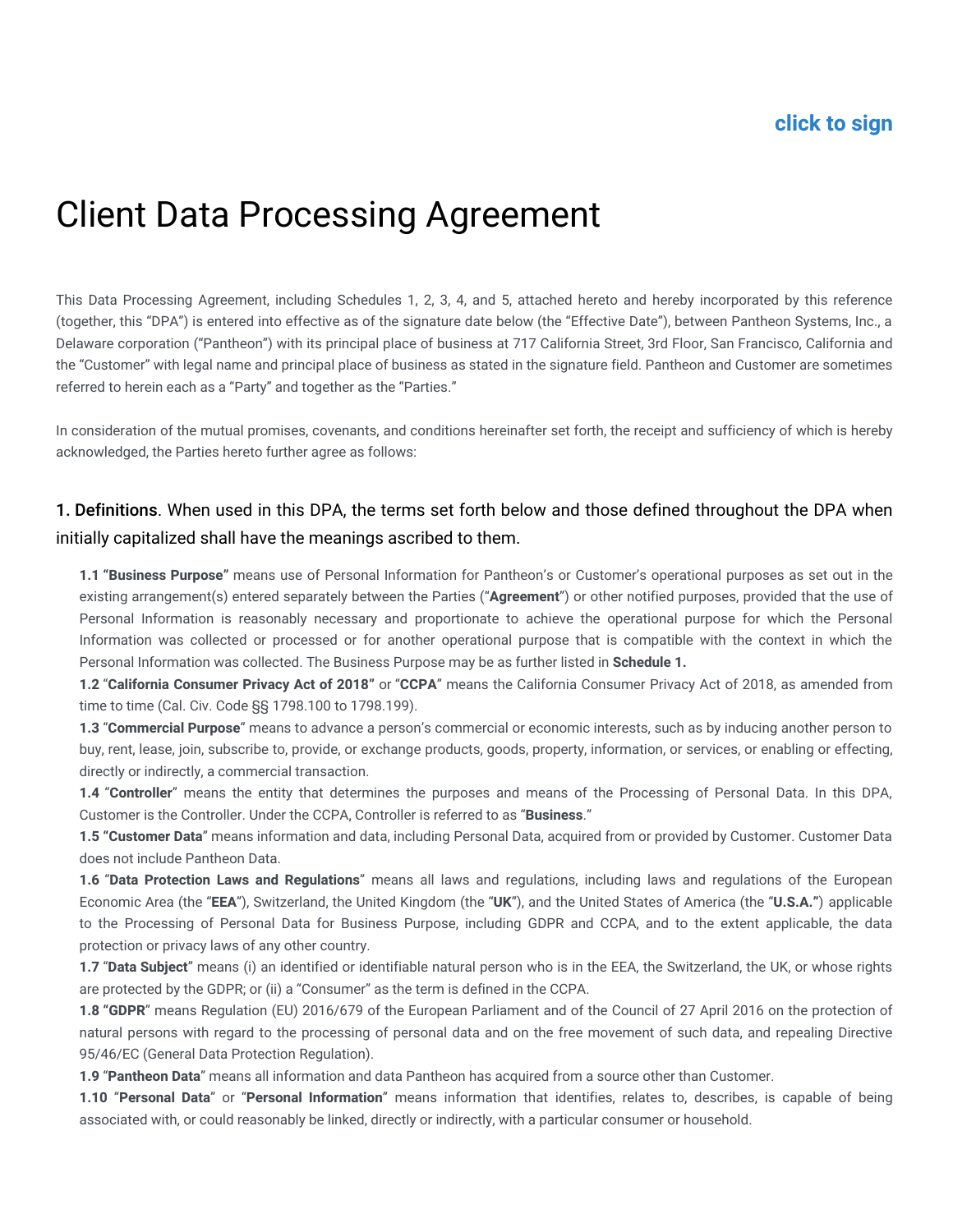**1.11** "**Processing**" or "**Process**" mean any operation or set of operations which is performed upon Personal Data, whether or not by automatic means, such as collection, storage, retrieval, use, organization, recording, adaptation, alternation, disclosure by transmission, dissemination or otherwise making available, alignment or combination, blocking, erasure or destruction.

**1.12** "**Processor**" means the entity which Processes Personal Data on behalf of the Controller. In this DPA, Pantheon is the Processor.

**1.13** "**Restricted Transfers**" means either (i) a transfer of Personal Data from Customer to Pantheon; or (ii) an onward transfer of Personal Data from Pantheon to a Sub-Processor; in each case, where such transfer would be prohibited by Data Protection Laws and Regulations in the absence of the Standard Contractual Clauses or other transfer mechanism permitted by applicable Data Protection Laws and Regulations.

**1.14** "**Services**" mean services that Pantheon provides to Customer in accordance with the Business Purpose.

**1.15** "S**ervice Provider**" is as defined in CCPA Section 1798.140(v).

**1.16** "**Standard Contractual Clauses**" or "**SCC**" mean the agreement for the transfer of Personal Data to processors established in third countries that do not ensure an adequate level of data protection, attached hereto as **Schedule 4,** pursuant to the European Commission's decision of 5 February 2010 on Standard Contractual Clauses as amended 27 June 2021.

**1.17** "**Sub-Processor"** or "**Sub-Service Provider**" means an entity engaged by a Processor who agrees to receive from the Processor Personal Data exclusively intended for the processing activities to be carried out as part of the services.

**1.18** "**Supervisory Authority**" means an independent public authority which is established by an EU Member State pursuant to the GDPR.

#### **2. Data Processing**

**2.1 Roles of the Parties.** For purposes of this DPA, Customer is the Controller (or Business). Pantheon shall be a Processor or Service Provider of Customer or a Sub-Processor or Sub- Service Provider of Customer in such cases where Customer is a Processor for its customers. Where Pantheon acts as a Processor, Pantheon is obligated contractually and/or under Data Protection Laws and Regulations to flow down certain data protection related obligations to its appointed Sub-processors.

**2.2 Customer's Processing of Personal Data.** Customer shall Process Personal Data in accordance with the requirements of Data Protection Laws and Regulations. For the avoidance of doubt, Customer's instructions for the Processing of Personal Data shall comply with Data Protection Laws and Regulations.

**2.3 Pantheon's Processing of Customer Data.** Pantheon shall Process Customer Data in accordance with the requirements of Data Protection Laws and Regulations. Pantheon shall treat Customer Data as confidential, and shall only Process Customer Data on behalf of and in accordance with Customer's instructions for the following purposes: (i) Processing in accordance with the Business Purpose; and (ii) Processing to comply with written instructions provided by Customer that are consistent with the Business Purpose.

**2.4 Details of the Processing.** The subject matter of Processing of Customer Data by Pantheon is the performance of the Services consistent with the Business Purpose. The duration of the Processing, the nature and purpose of the Processing, the types of Personal Data, and categories of Data Subjects Processed under this DPA are further specified in Schedule 2 (Details of the Processing) to this DPA. Pantheon shall certify that Customer Data has been processed in accordance with the CCPA, in the form provided in **Schedule 3.**

**2.5 Obligations under CCPA.** Customer discloses Customer Data that includes Personal Data to Pantheon solely for the Business Purpose. Pantheon will only retain, use and disclose Customer Data in a manner permitted under this DPA. Pantheon is prohibited from selling Personal Data and will refrain from taking any action that would cause a transfer of Customer's Data to qualify as a "sale" of personal information under the CCPA.

**3. Rights of Data Subjects.** To the extent legally permitted, Pantheon shall promptly notify Customer if Pantheon receives a request from a Data Subject to exercise a right of the Data Subject under GDPR or CCPA. The rights under GDPR include the following: right of access, right to rectification, erasure ("right to be forgotten"), restriction of Processing, data portability, right to object to the Processing, or right not to be subject to an automated individual decision-making, including profiling ("**GDPR Data Subject Request**"). The rights under CCPA include the following: right to notice, right to access, right to opt-out, right to deletion, and right to equal services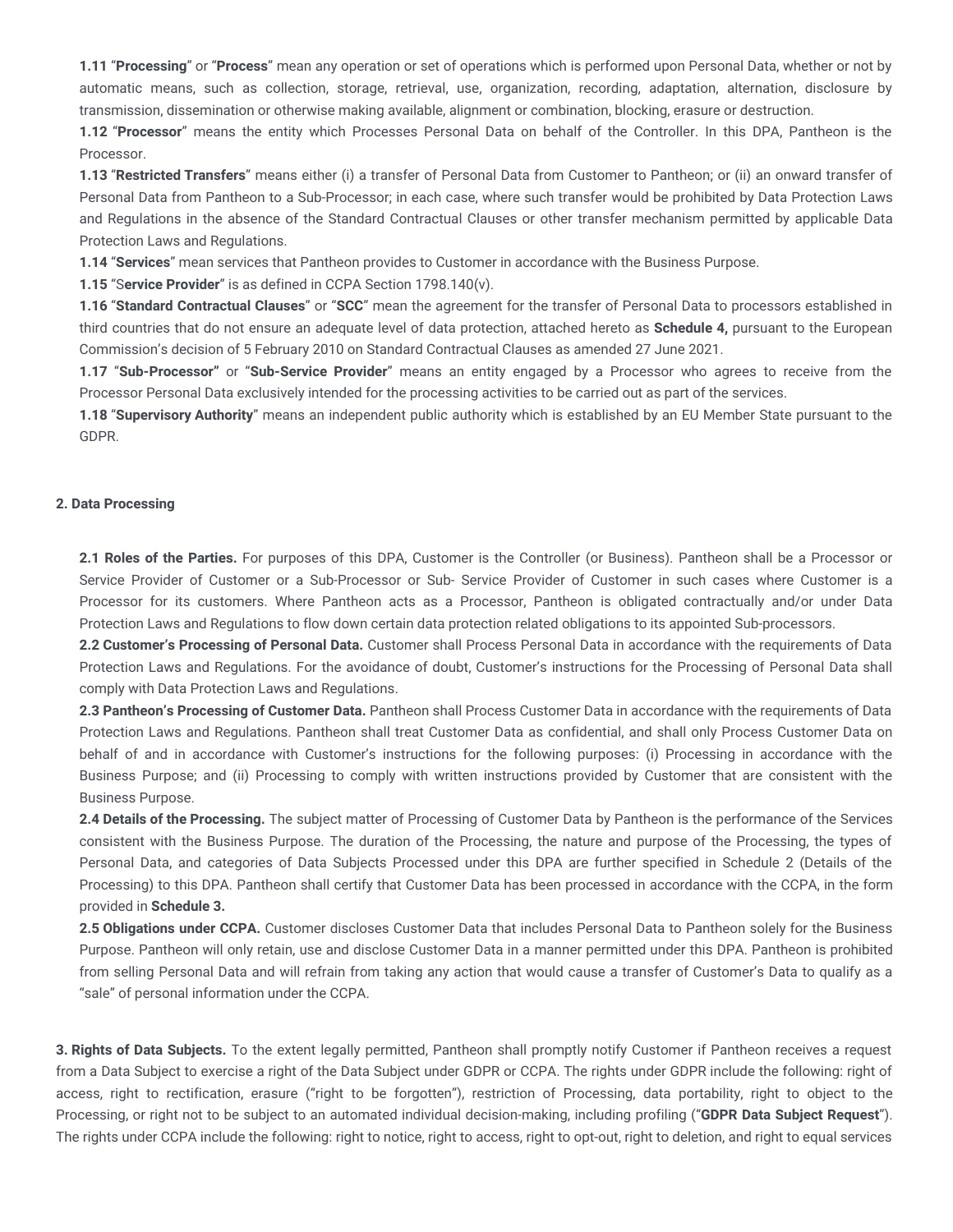and prices ("**CCPA Data Subject Request**"). Taking into account the nature of the Processing, Pantheon shall assist Customer by appropriate technical and organizational measures, insofar as this is possible, for the fulfillment of Customer's obligation to respond to the appropriate data subject request (GDPR Data Subject Request or CCPA Data Subject Request) under Data Protection Laws and Regulations.

#### **4. Customer Personnel**

**4.1 Confidentiality.** Without prejudice to any existing contractual arrangements between the Parties, Pantheon shall treat all Customer Data as confidential and shall ensure that its employees, agents or contractors engaged in the Processing of Customer Data are informed of the confidential nature of Customer's Data, have received appropriate training on their responsibilities and have executed written confidentiality agreements.

**4.2 Reliability.** Pantheon shall take reasonable steps to ensure the reliability of any employee, agent or contractor of Customer who may have access to Customer Data.

**4.3 Limitation of Access to Customer Data including Personal Data**. Pantheon shall take reasonable steps to ensure that access to Customer Data is limited to those individuals who need to know or need to access the relevant Customer Data, as reasonably necessary for Business Purpose, and to comply with applicable Data Protection Laws and Regulations.

#### **5. Sub-Processing**

**5.1 Appointment of Sub-Processors.** Customer acknowledges and agrees that Pantheon may engage third-party Sub-Processors only in accordance with this DPA. Further, Pantheon shall maintain adequate written data protection agreement(s) with each Sub-Processor and should include terms that meet the requirements of Article 28(3) of the GDPR and applicable provisions under CCPA, to the extent applicable to the Business Purpose.

**5.2 List of Current Sub-Processors**. Pantheon shall maintain and make available to Customer the current list of Sub-Processors as set out at https://pantheon.io/gdpr/sub- processors.

**5.3 Notification of New Sub-Processors.** Pantheon may engage a new Sub-Processor only upon giving Customer prior written notice of the appointment of the new Sub-Processor including details of the Processing to be undertaken by the Sub-Processor, and provide Customer a reasonable opportunity to object to the appointment of the new Sub-Processor.

**5.4 Approving Sub-Processors.** If Customer reasonably believes that Pantheon's new Sub- Processor will violate Data Protection Laws and Regulations, Customer may provide a detailed objection to Pantheon's use of a Sub-Processor by notifying Pantheon within thirty (30) days after notice is provided. In the event Customer objects to a Sub-Processor, Vendor shall work with Pantheon in good faith to resolve the objection. If the parties are unable to come to a resolution, Pantheon may suspend or terminate those services which cannot be provided without use of the objected-to Sub-Processor.

**5.5 Sub-Processor Compliance.** Pantheon shall ensure that each Sub-Processor performs the obligations under Sections 2 (Data Processing), 3 (Rights of Data Subjects), 4 (Customer Personnel), 6 (Security), 7 (Return and Deletion of Customer Data) and 8 (Data Protection Impact Assessment), as they apply to Processing of Personal Data carried out by that Sub- Processor, as if it were party to this DPA in place of Pantheon. Subject to the limitations set out in this DPA and the applicable Agreement(s), Pantheon agrees to indemnify, defend, and hold Customer and its directors, officers, employees, lawyers, successors, assigns, agents, and affiliates against any and all claims, demands, actions, causes of action, lawsuits, judgments, costs, expenses, attorney and expert witness fees, and other liabilities of every nature, arising out of or related to Sub-Processor's act, error, or omission in complying with this DPA.

#### **6. Security**

**6.1 Controls for the Protection of Pantheon Data.** Taking into account the costs of implementation and the nature, scope, context and purposes of Processing, as well as the risk of varying likelihood and severity for the rights and freedoms of natural persons, without prejudice to any other security standards agreed upon by the Parties, Pantheon shall maintain appropriate technical and organizational measures for protection of the security (including protection against unauthorized or unlawful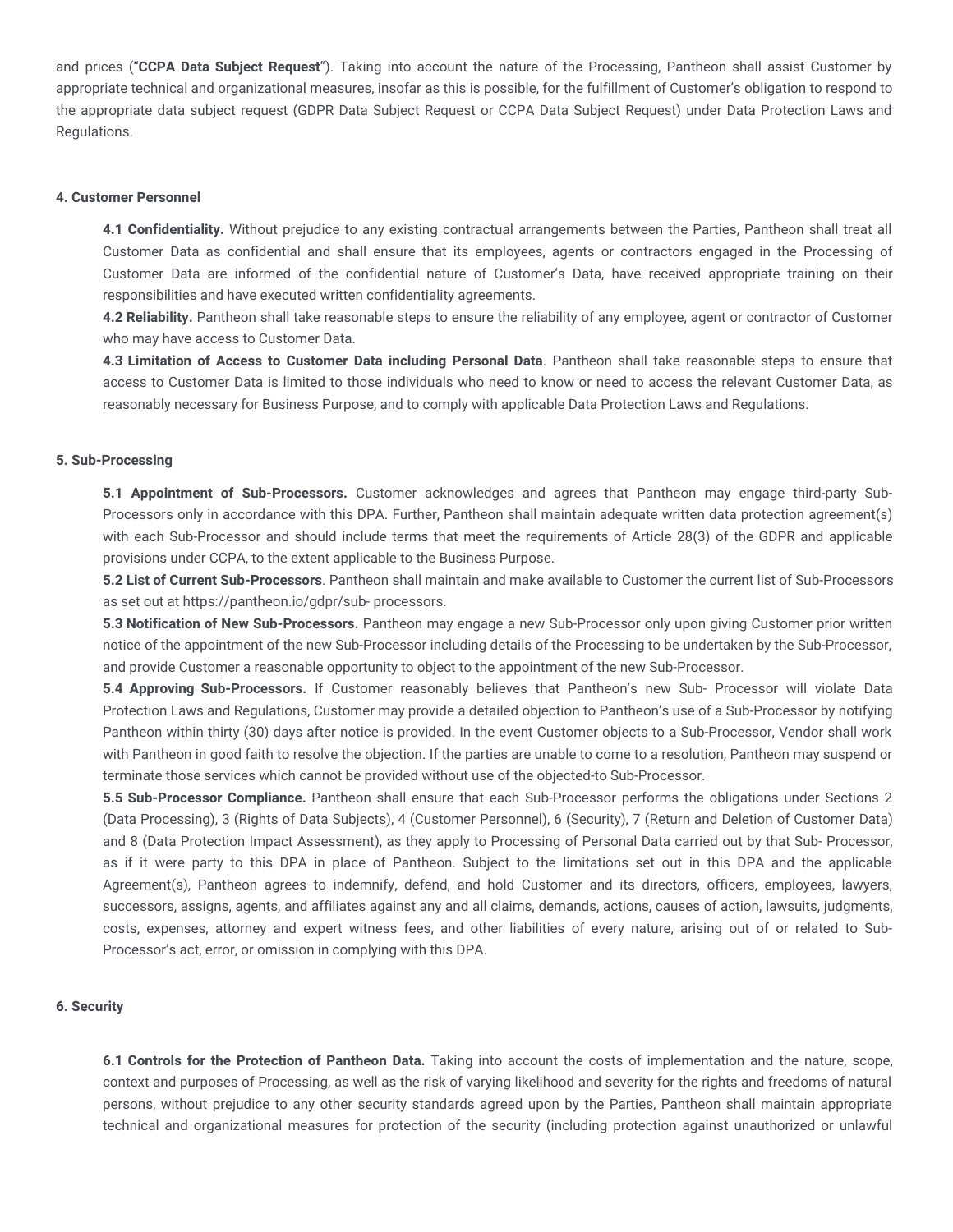Processing and against accidental or unlawful destruction, loss or alteration or damage, unauthorized disclosure of, or access to Customer Data); confidentiality; and integrity of Customer Data. Pantheon shall regularly monitor compliance with these measures.

**6.2 Audits.** Pantheon maintains an audit and compliance program. At Customer's written request and under reasonable confidentiality restrictions, Pantheon shall make available to Customer at least annually the results of third party audits.

**6.3 Security Incident Management and Notification.** Pantheon shall have in place an appropriate written security policy with respect to the Processing of Personal Data. Pantheon shall notify Customer without undue delay of the accidental or unlawful destruction, loss, alteration, unauthorized disclosure of, or access to Customer Data, including Personal Data, transmitted, stored, or otherwise Processed by Pantheon, or its Sub-Processors (a "Security Incident"). Pantheon shall keep Customer informed of all material developments in connection with the Security Incident, and cooperate with Customer and shall take such reasonable and necessary steps as are directed by Customer to assist in the investigation, mitigation and remediation of each Security Incident.

**6.4 Notifications**. To the extent permitted and required under applicable Data Protection Laws and Regulations, any notification to Customer of a Security Incident pursuant to Section 6.3 may, to the extent known at the time such notice is provided, at a minimum contains:

a description of the nature of the incident, including where possible the categories and approximate number of data subjects concerned and the categories and approximate number of Personal Data records concerned;

the name and contact details of Pantheon's data protection officer where more information can be obtained;

a description of the known consequences of the Security Incident; and

a description of the measures taken or proposed to be taken by Pantheon to address the incident including, where appropriate, measures to mitigate its possible adverse effects.

#### **7. Return and Deletion of Customer Data**

**7.1 Pantheon's and Sub-Processor's Return and Deletion of Customer Data**. Upon termination or expiration of the Agreement, Pantheon shall delete or destroy Customer Data and securely destroy any existing copies in its possession or control in accordance with terms of the Agreement, this DPA and applicable Data Protection Laws and Regulations. Pantheon shall ensure that all such third parties securely destroy Customer Data in accordance with terms in this DPA.

**7.2 Pantheon's Retention of Personal Data.** Pantheon and its Sub-Processors may retain certain Personal Data to the extent required by applicable Data Protection Laws and Regulations. If retention is legally required, Pantheon continues to adequately protect the confidentiality of all such Personal Data..

**7.3 Written Certification.** Pantheon shall provide to Customer written certification that Pantheon has fully complied with this Section 7 within fifteen (15) calendar days of Customer's written request.

**8. Data Protection Impact Assessment.** Upon Customer's request, Pantheon shall provide Customer reasonable cooperation and assistance needed to fulfill Customer's obligation under the GDPR to carry out a data protection impact assessment related to Customer's Personal Data Processing under this DPA. Pantheon shall provide reasonable assistance to Customer in the cooperation or prior consultation with the Supervisory Authority in the performance of its tasks relating to this Section 8, to the extent required under the GDPR.

**9. Assistance to Pantheon.** Pantheon shall make available to Customer all information reasonably necessary to demonstrate compliance with Customer's obligations under Article 28 of the GDPR.

**10. Restricted Transfers.** For the transfer of Personal Data from the EEA and Switzerland to the U.S., or any other "third country" as noted in the GDPR, Pantheon adheres to the Standard Contractual Clauses, a form is set forth in Schedule 5 to this DPA, as well as the application of physical, organizational and technological controls, as the transfer mechanism. Customer will comply with the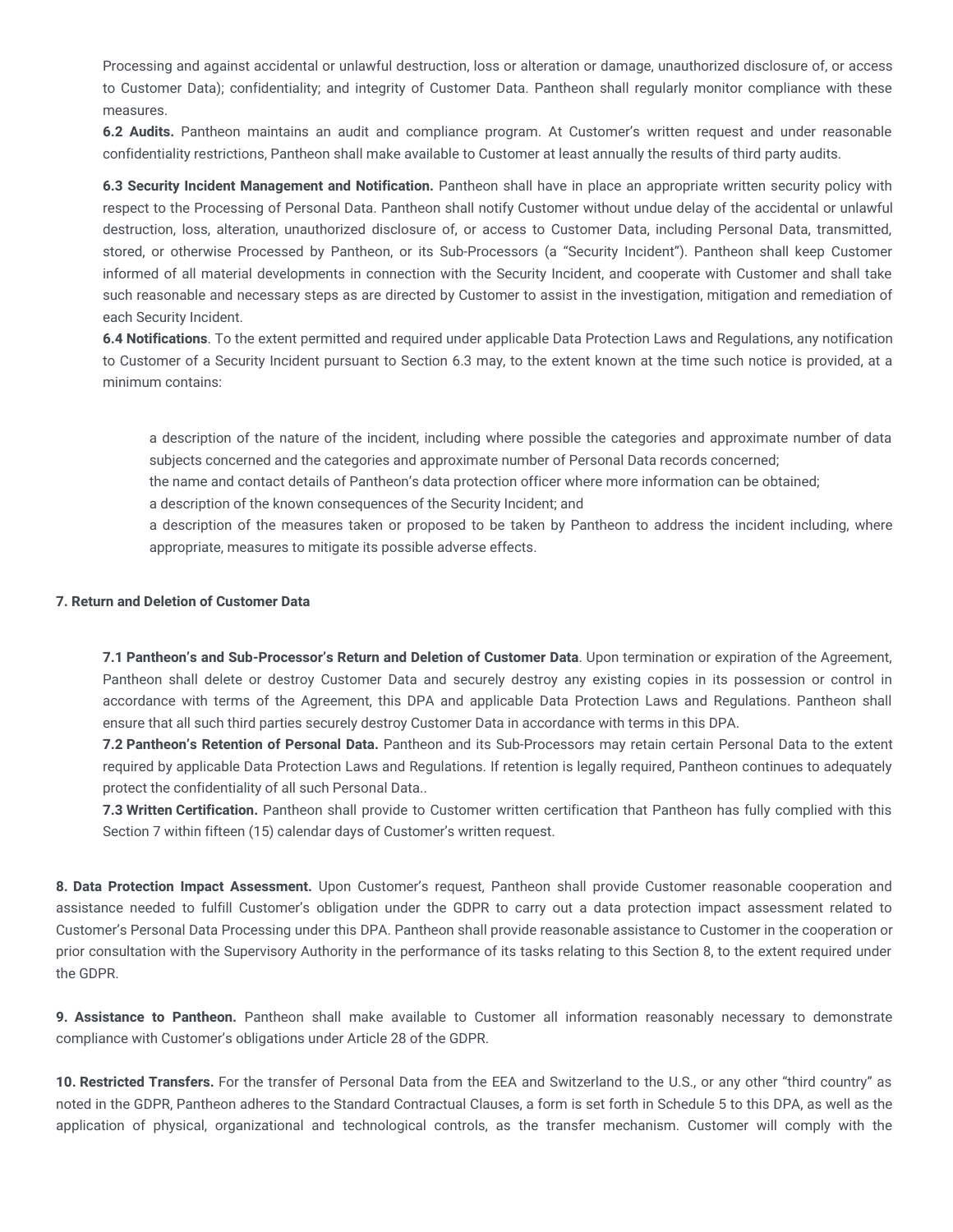appropriate transfer mechanism to transfer Personal Data out of the EEA and Switzerland.

#### **11. General Terms**

**11.1 Interpretation.** This DPA sets forth the entire agreement and understanding of the Parties, and merges and supersedes all prior agreements, writings, commitments, discussions and understandings between them, relating to the specific subject matter herein. No modification, amendment, or any waiver of any rights regarding this DPA shall be effective unless in writing signed by both Parties. No provision in any written order, purchase order or similar document submitted by Customer hereunder shall in any way modify or append this DPA. All capitalized terms not defined herein shall have the meaning set forth in the applicable Data Protection Laws and Regulations. If any portion of this DPA is declared invalid or unenforceable for any reason, such portion is deemed severable herefrom and the remainder of this DPA shall be deemed to be, and shall remain, fully valid and enforceable and shall not affect any other term or provision. This DPA shall be interpreted and construed as if such invalid, illegal or unenforceable term had never been contained herein. When necessary for appropriate meaning, a plural shall be deemed to be the singular, a singular shall be deemed to be the plural, and a gender-neutral term shall be deemed feminine or masculine. Section headings are for convenience only and shall not be deemed to govern, limit, modify or in any other manner affect the scope, meaning or intent of the provisions of this DPA or any part thereof nor shall such captions otherwise be given any legal effect. This DPA shall be construed within its fair meaning and no inference shall be drawn against the drafting Party in interpreting this DPA. When used in this DPA, "including" shall mean "including, but not limited to." This DPA shall be binding upon and inure to the benefit of the Parties, and their respective heirs, permitted assigns, successors-in-interest, and legal representatives. This DPA may be executed in counterparts, each of which shall be deemed an original, but all of which together shall constitute one and the same instrument. The Parties agree that electronic signatures of the Parties shall have the same force and effect as original signatures. Delivery of a copy of this DPA by facsimile, electronic mail as an attached file (e.g. .pdf), or by any other electronic means (e.g. DocuSign) shall be acceptable to bind the Parties and shall not in any way affect this DPA's validity.

**11.2 Modifications due to changes in Data Protection Laws**. Either Party may give the other Party at least thirty (30) calendar days' written notice to propose variations to this DPA that such Party reasonably considers to be necessary to address the requirements of any Data Protection Laws and Regulations. The Parties shall negotiate in good faith with a view to agreeing and implementing those or alternative variations designed to address the requirements identified in the notice as soon as is reasonably practicable.

**11.3 Governing Law and Venue.** Without prejudice to clauses 7 (Mediation and Jurisdictions) and 9 (Governing Law) of the Standard Contractual Clauses, this DPA shall be exclusively interpreted, construed and enforced under California (U.S.A.) law without reference to its choice of law rules and, if any federal right violation is alleged, the laws of the United States of America. Venue for any court action arising out of or relating to this Agreement shall be exclusively brought in the appropriate state court in the California Superior Court located in the City and County of San Francisco or any federal court in the Northern District of California and the Parties irrevocably consent to the jurisdiction of such courts for any permitted court action on any obligation hereunder, unless otherwise required by applicable Data Protections Laws and Regulations.

**11.4 Assignment.** Neither Party may assign, sublicense or otherwise transfer (by operation of law or otherwise) this DPA, or any of a Party's rights or obligations under this DPA, to any third party without the other Party's prior written consent, which consent must not be unreasonably withheld, delayed or conditioned; provided, however, that either Party may assign or otherwise transfer this DPA to a successor-in-interest in connection with a merger, acquisition, reorganization, a sale of most or all of its assets, or other change of control. Any purported assignment or other transfer in violation of the DPA is void. Subject to the terms of this DPA, the DPA will bind and inure to the benefit of the Parties and their respective permitted successors and transferees.

**11.5 Order of Precedence.** If there is a conflict between this DPA related to the GDPR and the Standard Contractual Clauses, the Standard Contractual Clauses shall prevail.

By signing below, each Party acknowledges that it has read, understood and agrees to be bound by the terms and conditions of this DPA and that the person signing is duly authorized to do so.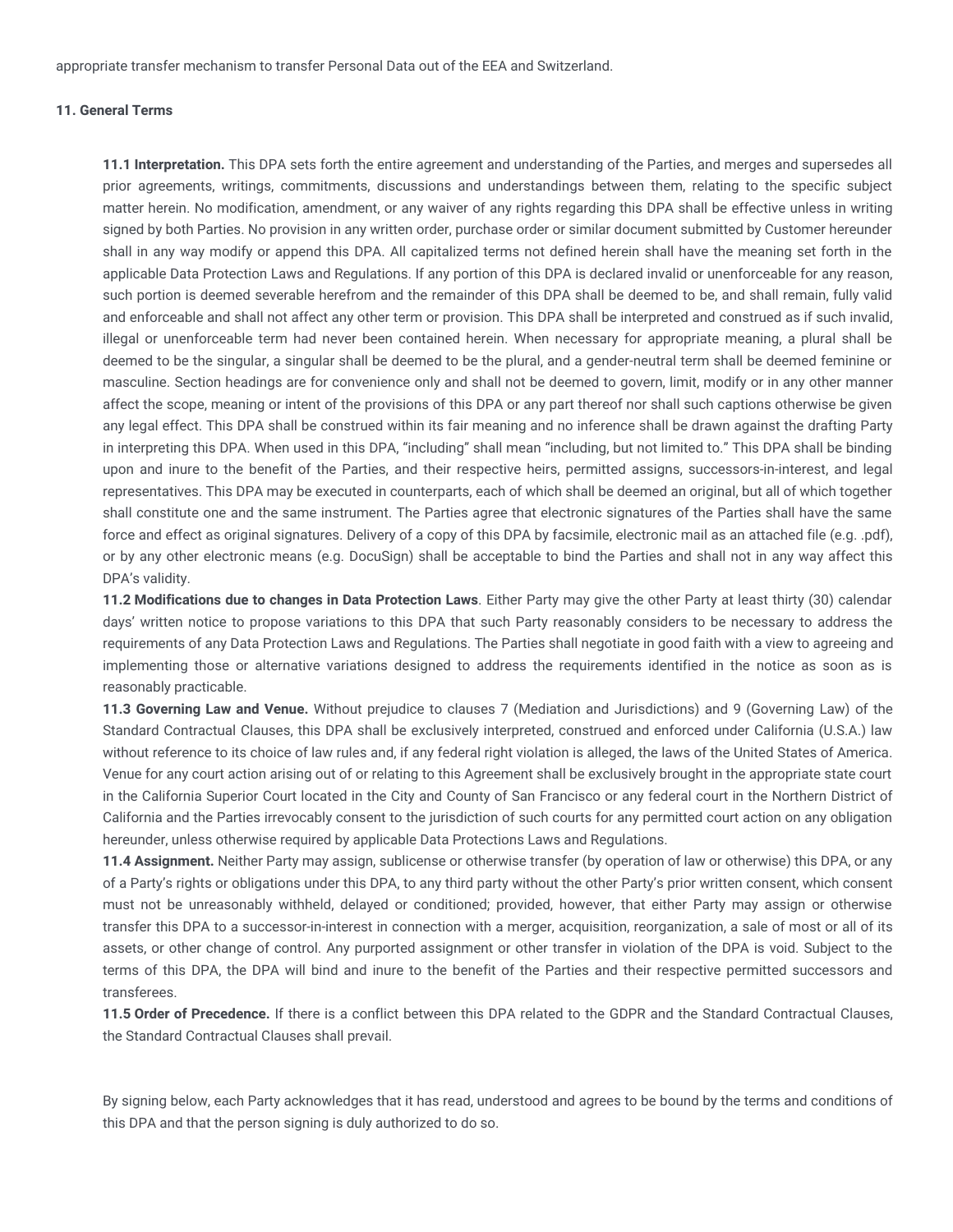| <b>PANTHEON SYSTEMS, INC.</b> | <b>CUSTOMER</b>             |
|-------------------------------|-----------------------------|
| "PANTHEON"                    | <b>Customer Legal Name:</b> |
| By:                           | By:                         |
| Name:                         | Name:                       |
| Title:                        | Title:                      |
| Date:                         | Date:                       |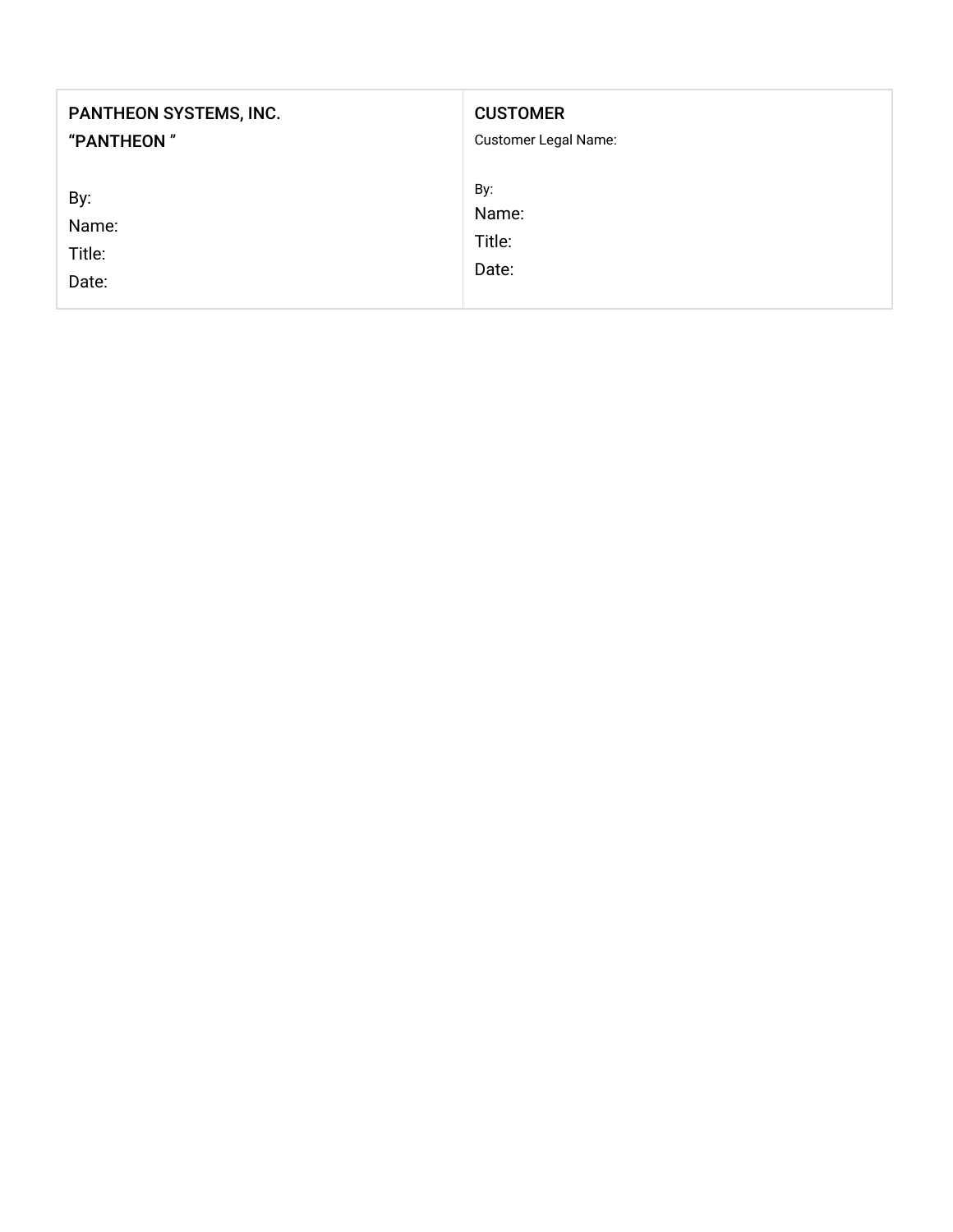## **Business Purpose**

Pantheon provides a centralized WebOps platform designed to increase productivity across collaborative teams supporting a website. Customer may provide Pantheon and its Sub-Processors with certain content for the foregoing purpose in accordance with and subject to the limitations of the underlying Agreement(s).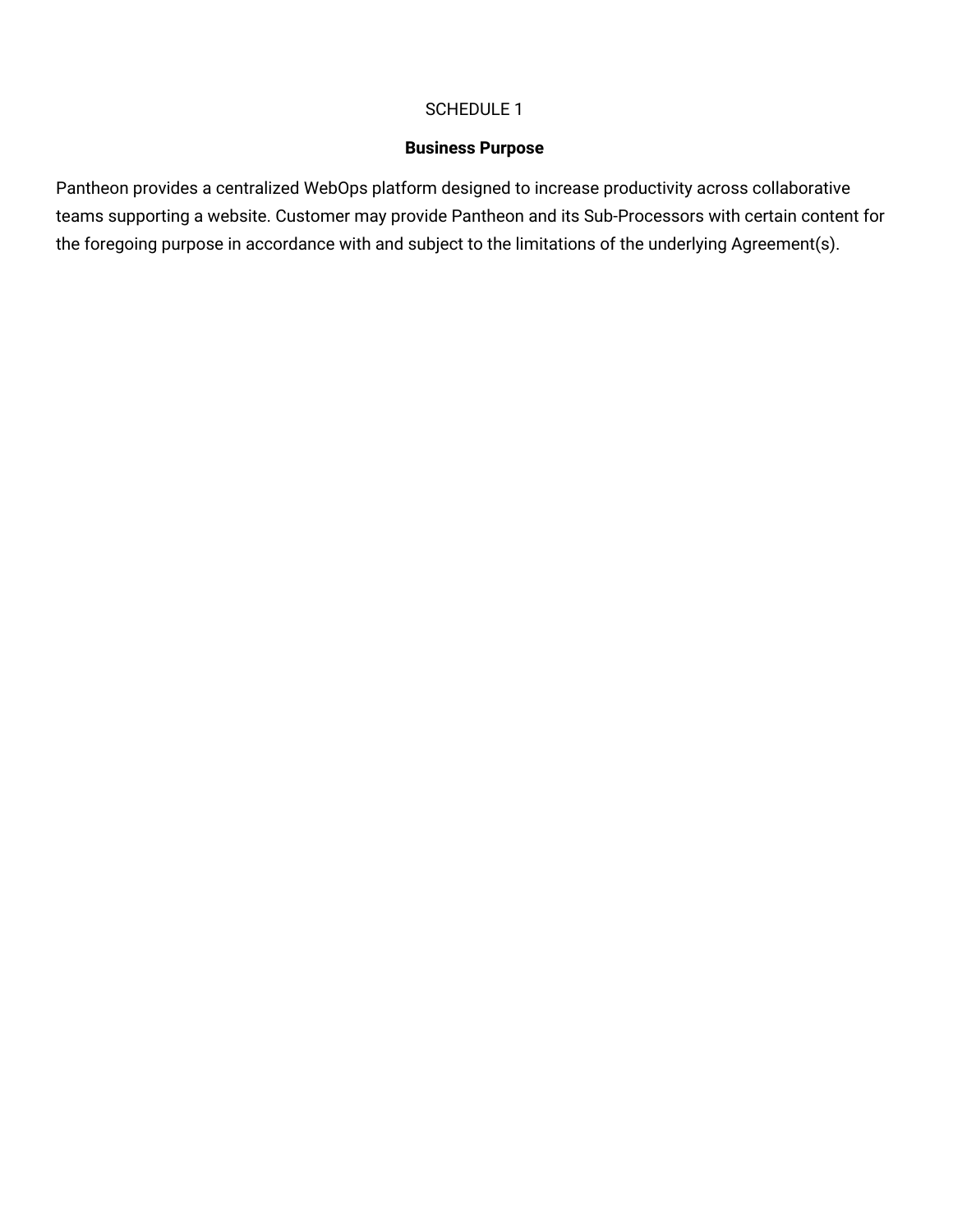#### Details of the Processing

#### **Nature and Purpose of Processing:**

Pantheon will Process Personal Data as necessary to perform the Services pursuant to the Agreement(s).

#### **Duration of Processing:**

Pantheon will Process Customer Data for the duration of the Agreement, unless otherwise agreed upon in writing by the parties.

#### **Categories of Data Subjects:**

The Personal Data transferred concern the following categories of data subjects:

- Employees, agents, advisors, contractors, and freelancers of Customer, who are natural persons.
- Customers, business partners, Customers and subcontractors of Customer, who are natural persons.
- Employees or contact persons of Customer's customers, business partners, Customers and subcontractors.

#### **Type of Personal Data:**

The Personal Data transferred concern the following types of data:

- Name (first, last, middle, nickname etc.)
- Contact information (email, phone, physical address)
- **[INCLUDE ADDITIONAL CATEGORIES OF DATA PROCESSED**

In all such cases of information processed by Pantheon on behalf of Customer and in accordance with and subject to the limitations set out in the Agreement(s), Personal Data processing is restricted by Pantheon where such processing would require Pantheon to apply a standard of protection more stringent or specific than reasonable technical, physical, and procedural safeguards against its unauthorized processing or disclosure.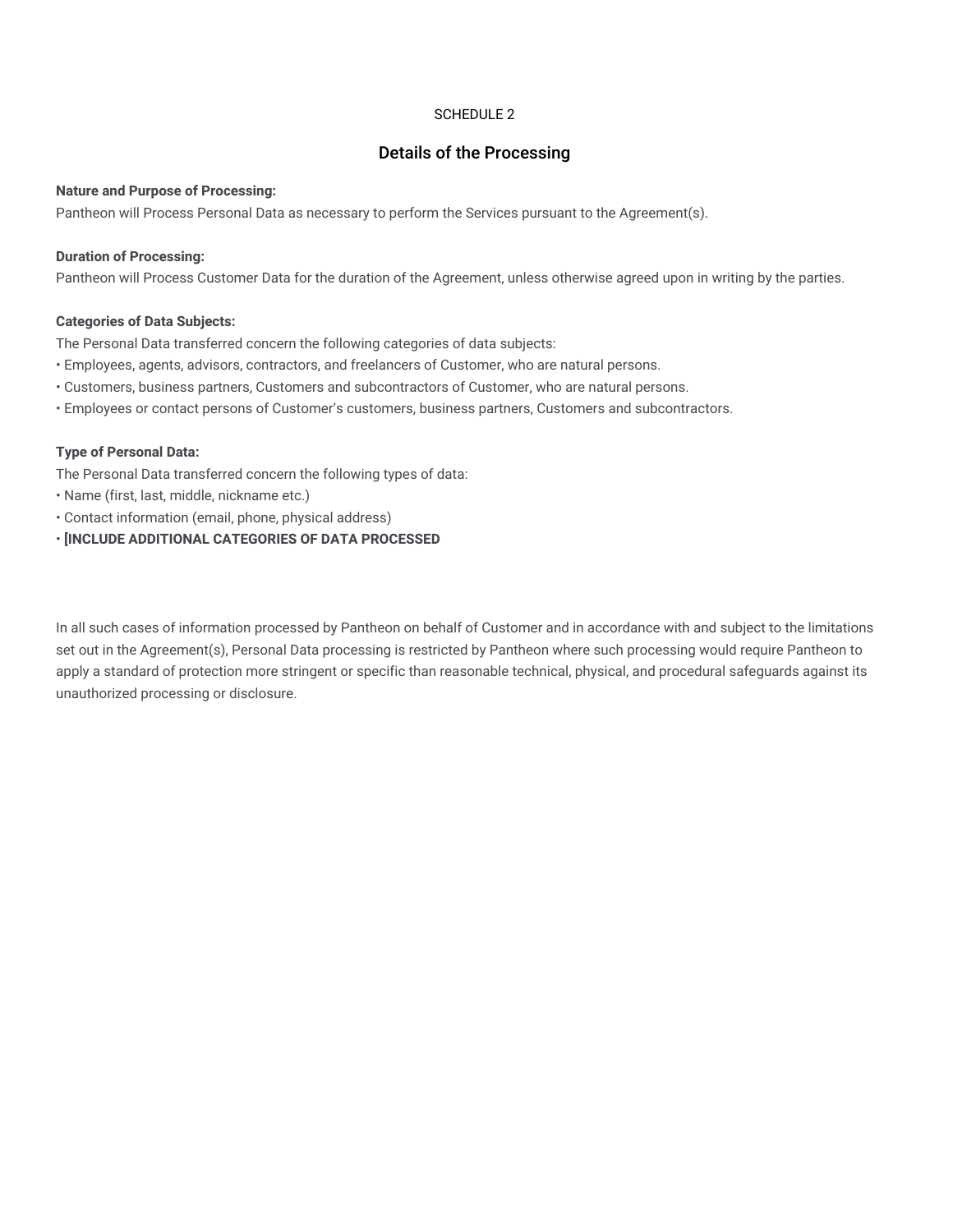#### Certification Of Compliance With Data Processing Agreement

## (CCPA)

**Pantheon Systems, Inc.,** a Delaware corporation, with its principal place of business at **717 California Street in San Francisco, CA 94108** ("Customer" or "**Service Provider**") hereby certifies as follows:

1. Customer and Pantheon Systems, Inc. ("**Pantheon**") executed a Data Processing Agreement ("**DPA**") on the signed dated as indicated below.

2. In accordance with Section 1798.140(w)(2)(B) of the California Consumer Privacy Act ("**CCPA**"), Service Provider certifies that it will comply with the terms and conditions of this DPA. Service Provider specifically represents and warrants that:

a. It will retain, use, and disclose Customer Data in the manner permitted by the DPA, Agreement, and Data Protection Laws and Regulations and

b. It is prohibited from selling Customer's Personal Information and will refrain from taking any action that would cause a transfer of Customer's Personal Information to qualify as a "sale" of personal information under the CCPA.

AS WITNESS the hands of the Parties the day and year first above written:

**"Customer" or "SERVICE PROVIDER"** By:

Name:

Date: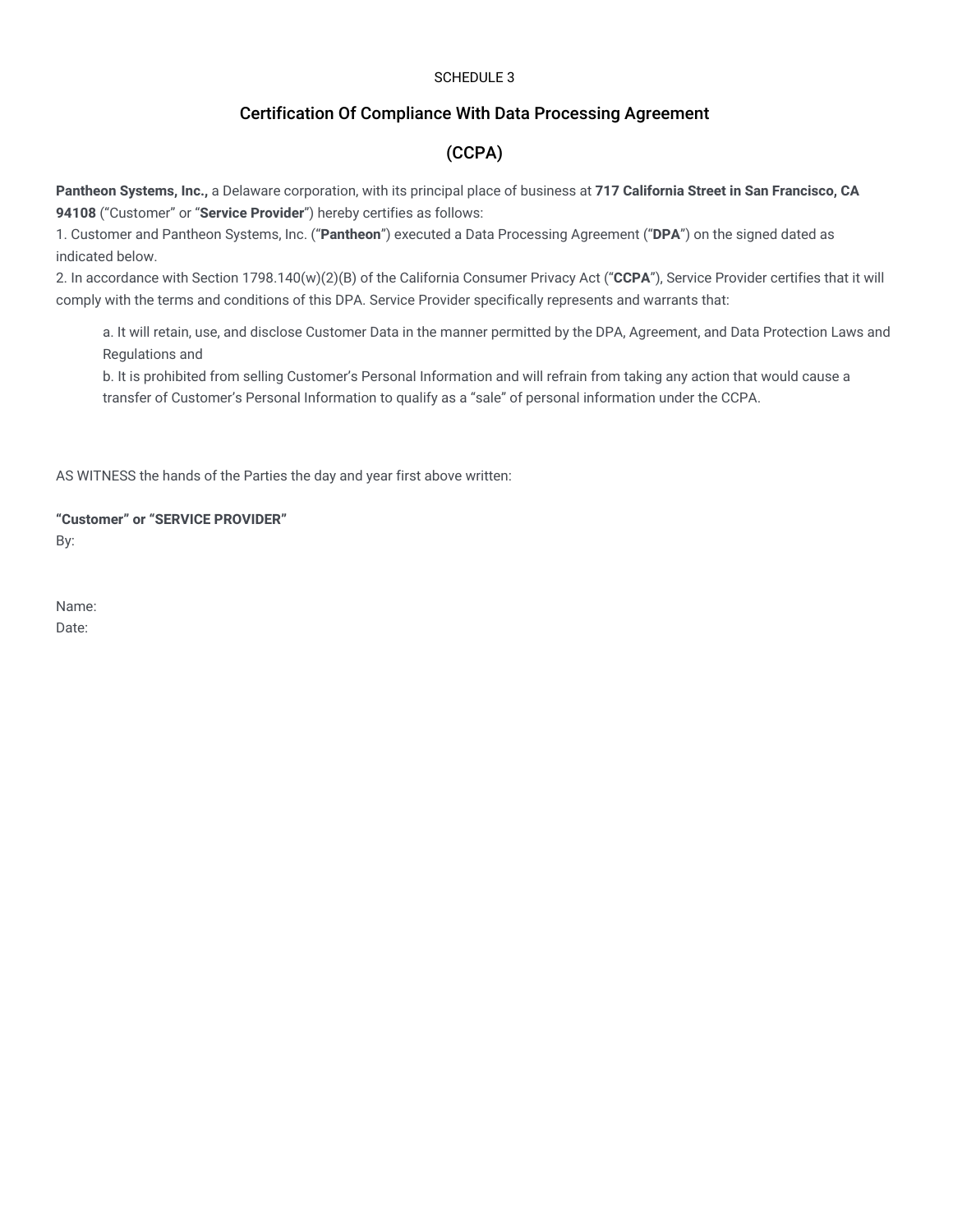#### EUROPEAN COMMISSION

Brussels, 4.6.2021

C(2021) 3972 final

#### **ANNEX**

**to the**

#### **COMMISSION IMPLEMENTING DECISION**

on standard contractual clauses for the transfer of personal data to third countries pursuant to Regulation (EU) 2016/679 of the **European Parliament and of the Council**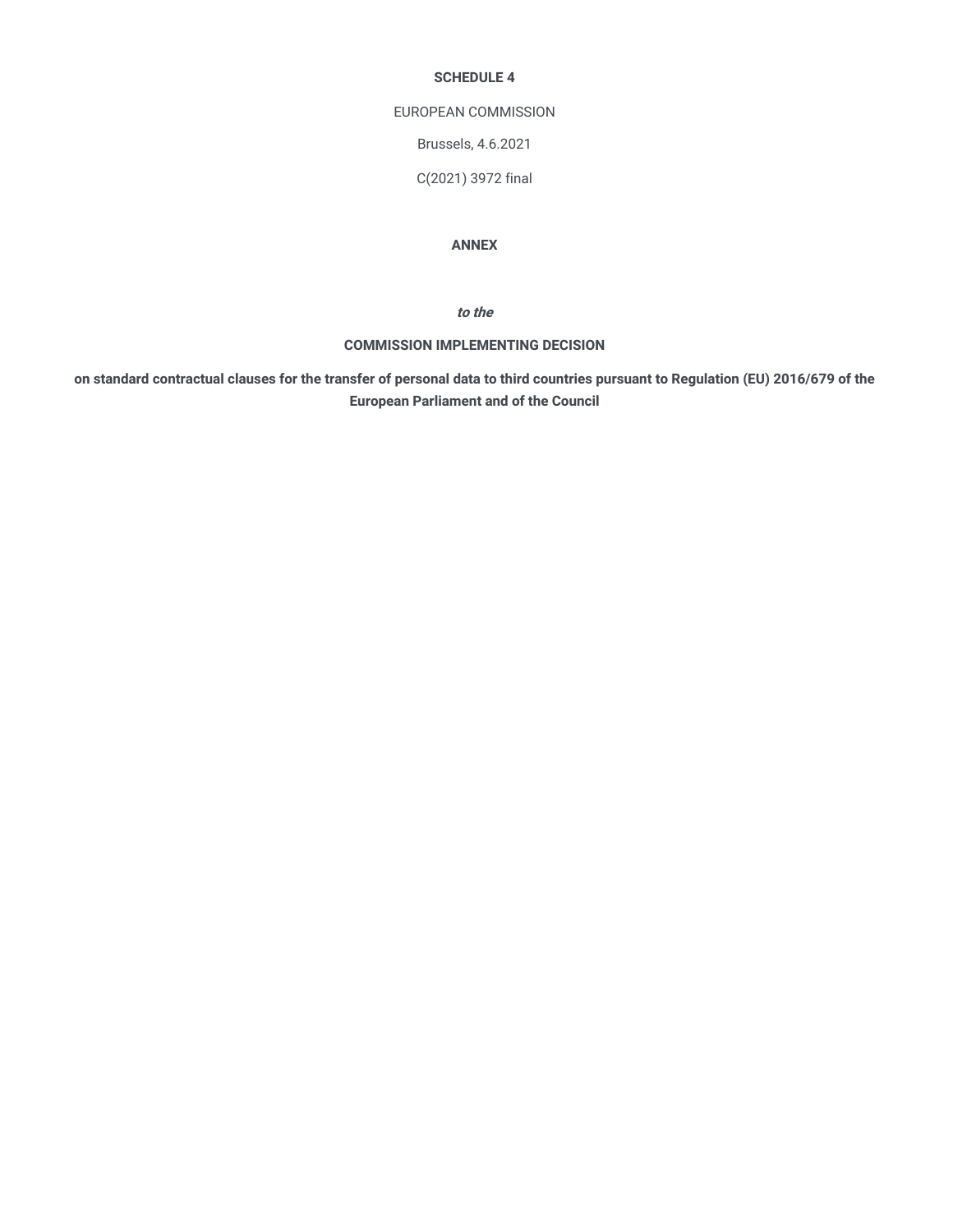#### **ANNEX**

#### Standard Contractual Clauses

#### **SECTION 1**

#### Clause 1 **Purpose and scope**

(a) The purpose of these standard contractual clauses is to ensure compliance with the requirements of Regulation (EU) 2016/679 of the European Parliament and of the Council of 27 April 2016 on the protection of natural persons with regard to the

processing of personal data and on the free movement of such data (General Data Protection Regulation) [1] for the transfer of personal data to a third country.

(b) The Parties:

(i) the natural or legal person(s), public authority/ies, agency/ies or other body/ies

(hereinafter "entity/ies") transferring the personal data, as listed in Annex I.A. (hereinafter each "data exporter"), and (ii) the entity/ies in a third country receiving the personal data from the data exporter, directly or indirectly via another entity also Party to these Clauses, as listed in Annex I.A. (hereinafter each "data importer") have agreed to these standard contractual clauses (hereinafter: "Clauses").

- (c) These Clauses apply with respect to the transfer of personal data as specified in Annex I.B.
- (d) The Appendix to these Clauses containing the Annexes referred to therein forms an integral part of these Clauses.

[1] Where the data exporter is a processor subject to Regulation (EU) 2016/679 acting on behalf of a Union institution or body as controller, reliance on these Clauses when engaging another processor (sub-processing) not subject to Regulation (EU) 2016/679 also ensures compliance with Article 29(4) of Regulation (EU) 2018/1725 of the European Parliament and of the Council of 23 October 2018 on the protection of natural persons with regard to the processing of personal data by the Union institutions, bodies, offices and agencies and on the free movement of such data, and repealing Regulation (EC) No 45/2001 and Decision No 1247/2002/EC (OJ L 295 of 21.11.2018, p. 39), to the extent these Clauses and the data protection obligations as set out in the contract or other legal act between the controller and the processor pursuant to Article 29(3) of Regulation (EU) 2018/1725 are aligned. This will in particular be the case where the controller and processor rely on the standard contractual clauses included in Decision […].

#### Clause 2 **Effect and invariability of the Clauses**

(a) These Clauses set out appropriate safeguards, including enforceable data subject rights and effective legal remedies, pursuant to Article 46(1) and Article 46 (2)(c) of Regulation (EU) 2016/679 and, with respect to data transfers from controllers to processors and/or processors to processors, standard contractual clauses pursuant to Article 28(7) of Regulation (EU) 2016/679, provided they are not modified, except to

select the appropriate Module(s) or to add or update information in the Appendix. This does not prevent the Parties from including the standard contractual clauses laid down in these Clauses in a wider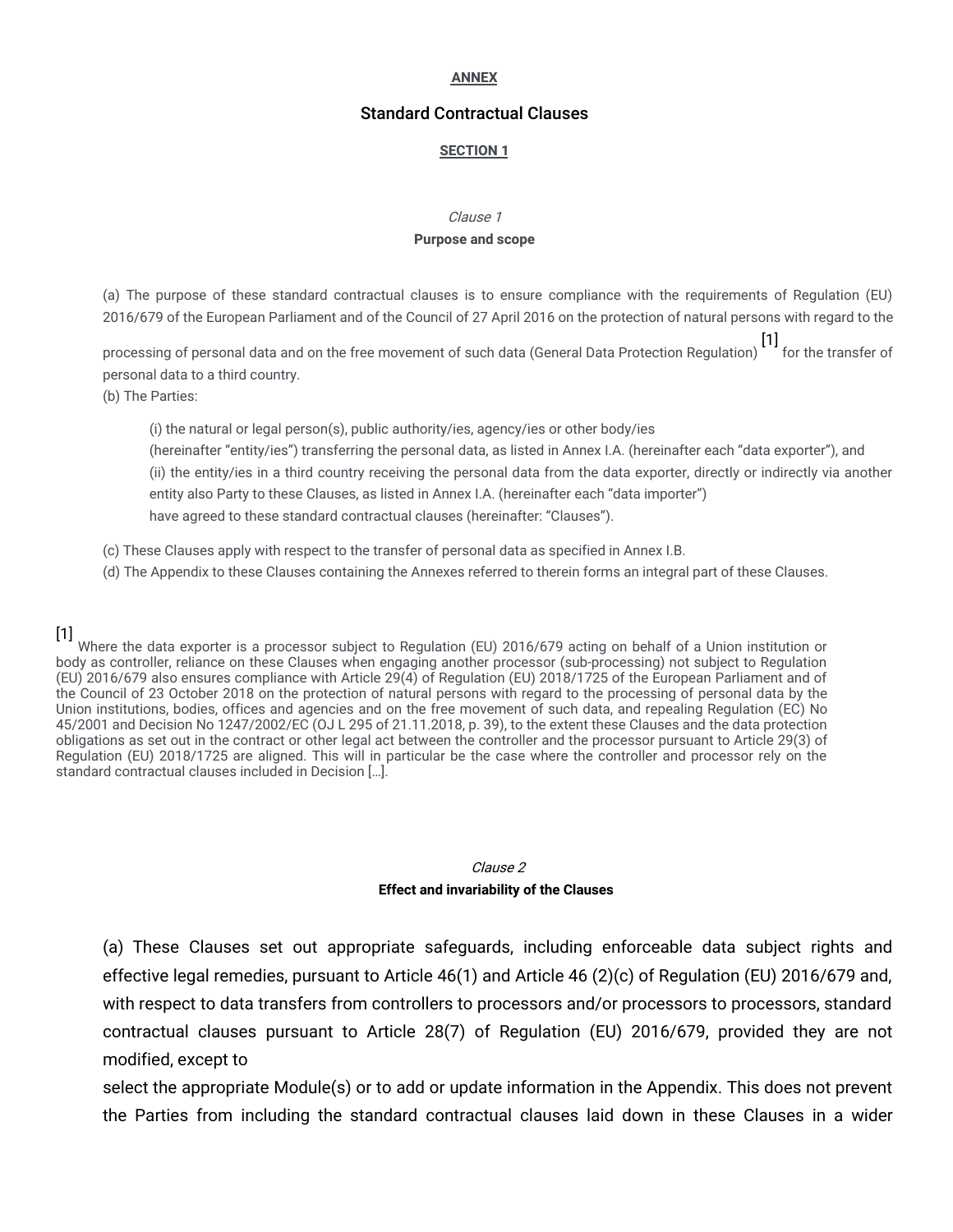contract and/or to add other clauses or additional safeguards, provided that they do not contradict, directly or indirectly, these Clauses or prejudice the fundamental rights or freedoms of data subjects. (b) These Clauses are without prejudice to obligations to which the data exporter is subject by virtue of Regulation (EU) 2016/679.

## Clause 3

## **Third-party beneficiaries**

(a) Data subjects may invoke and enforce these Clauses, as third-party beneficiaries, against the data exporter and/or data importer, with the following exceptions:

(i)Clause 1, Clause 2, Clause 3, Clause 6, Clause 7;

(ii)Clause 8 - Clause 8.1(b), 8.9(a), (c), (d) and (e);

 $(iii)$ Clause 9 - Clause 9(a), (c), (d) and (e);

 $(iv)$ Clause 12 - Clause 12(a), (d) and (f);

(v)Clause 13;

(vi)Clause 15.1(c), (d) and (e);

(vii)Clause 16(e);

(viii)Clause 18 - Clause 18(a) and (b).

(b) Paragraph (a) is without prejudice to rights of data subjects under Regulation (EU) 2016/679.

## Clause 4

## **Interpretation**

(a) Where these Clauses use terms that are defined in Regulation (EU) 2016/679, those terms shall have the same meaning as in that Regulation.

(b) These Clauses shall be read and interpreted in the light of the provisions of Regulation (EU) 2016/679.

(c) These Clauses shall not be interpreted in a way that conflicts with rights and obligations provided for in Regulation (EU) 2016/679.

## Clause 5

## **Hierarchy**

In the event of a contradiction between these Clauses and the provisions of related agreements between the Parties, existing at the time these Clauses are agreed or entered into thereafter, these Clauses shall prevail.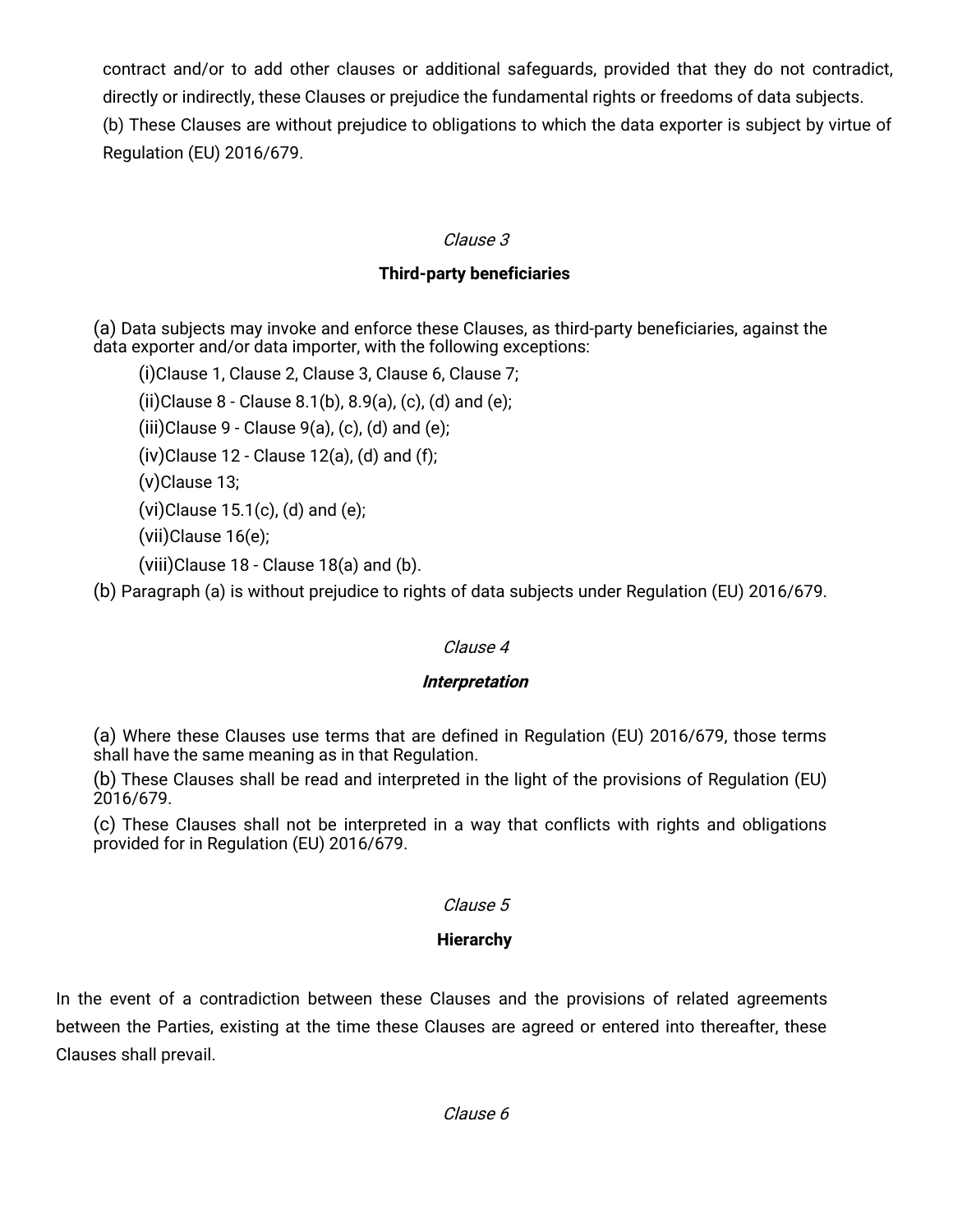The details of the transfer(s), and in particular the categories of personal data that are transferred and the purpose(s) for which they are transferred, are specified in Annex I.B.

## Clause 7 - Optional

## **Docking clause**

(a) An entity that is not a Party to these Clauses may, with the agreement of the Parties, accede to these Clauses at any time, either as a data exporter or as a data importer, by completing the Appendix and signing Annex I.A.

(b) Once it has completed the Appendix and signed Annex I.A, the acceding entity shall become a Party to these Clauses and have the rights and obligations of a data exporter or data importer in accordance with its designation in Annex I.A.

(c) The acceding entity shall have no rights or obligations arising under these Clauses from the period prior to becoming a Party.

## **SECTION II – OBLIGATIONS OF THE PARTIES**

## Clause 8

## **Data protection safeguards**

The data exporter warrants that it has used reasonable efforts to determine that the data importer is able, through the implementation of appropriate technical and organisational measures, to satisfy its obligations under these Clauses.

## 8.1 Instructions

(a) The data importer shall process the personal data only on documented instructions from the data

exporter. The data exporter may give such instructions throughout the duration of the contract. (b) The data importer shall immediately inform the data exporter if it is unable to follow those instructions.

## 8.2 Purpose limitation

The data importer shall process the personal data only for the specific purpose(s) of the transfer, as set out in Annex I.B, unless on further instructions from the data exporter.

## 8.3 Transparency

On request, the data exporter shall make a copy of these Clauses, including the Appendix as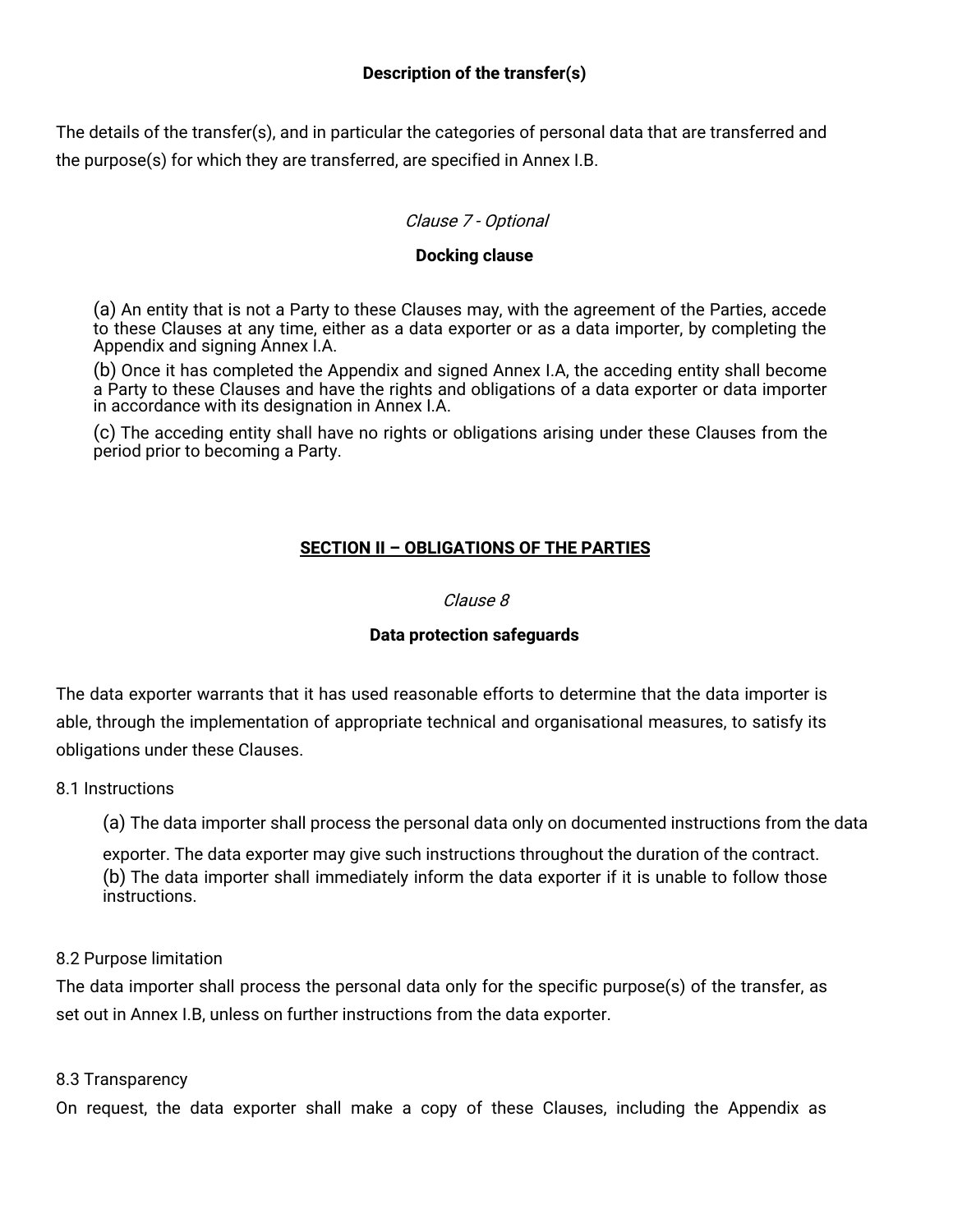completed by the Parties, available to the data subject free of charge. To the extent necessary to protect business secrets or other confidential information, including the measures described in Annex II and personal data, the data exporter may redact part of the text of the Appendix to these Clauses prior to sharing a copy, but shall provide a meaningful summary where the data subject would otherwise not be able to understand the its content or exercise his/her rights. On request, the Parties shall provide the data subject with the reasons for the redactions, to the extent possible without revealing the redacted information. This Clause is without prejudice to the obligations of the data exporter under Articles 13 and 14 of Regulation (EU) 2016/679.

#### 8.4 Accuracy

If the data importer becomes aware that the personal data it has received is inaccurate, or has become outdated, it shall inform the data exporter without undue delay. In this case, the data importer shall cooperate with the data exporter to erase or rectify the data.

#### 8.5 Duration of processing and erasure or return of data

Processing by the data importer shall only take place for the duration specified in Annex I.B. After the end of the provision of the processing services, the data importer shall, at the choice of the data exporter, delete all personal data processed on behalf of the data exporter and certify to the data exporter that it has done so, or return to the data exporter all personal data processed on its behalf and delete existing copies. Until the data is deleted or returned, the data importer shall continue to ensure compliance with these Clauses. In case of local laws applicable to the data importer that prohibit return or deletion of the personal data, the data importer warrants that it will continue to ensure compliance with these Clauses and will only process it to the extent and for as long as required under that local law. This is without prejudice to Clause 14, in particular, the requirement for the data importer under Clause 14(e) to notify the data exporter throughout the duration of the contract if it has reason to believe that it is or has become subject to laws or practices not in line with the requirements under Clause 14(a).

#### 8.6 Security of processing

(a) The data importer and, during transmission, also the data exporter shall implement appropriate technical and organisational measures to ensure the security of the data, including protection against a breach of security leading to accidental or unlawful destruction, loss, alteration, unauthorised disclosure or access to that data (hereinafter "personal data breach"). In assessing the appropriate level of security, the Parties shall take due account of the state of the art, the costs of implementation, the nature, scope, context and purpose(s) of processing and the risks involved in the processing for the data subjects. The Parties shall in particular consider having recourse to encryption or pseudonymisation, including during transmission, where the purpose of processing can be fulfilled in that manner. In case of pseudonymisation, the additional information for attributing the personal data to a specific data subject shall, where possible, remain under the exclusive control of the data exporter. In complying with its obligations under this paragraph, the data importer shall at least implement the technical and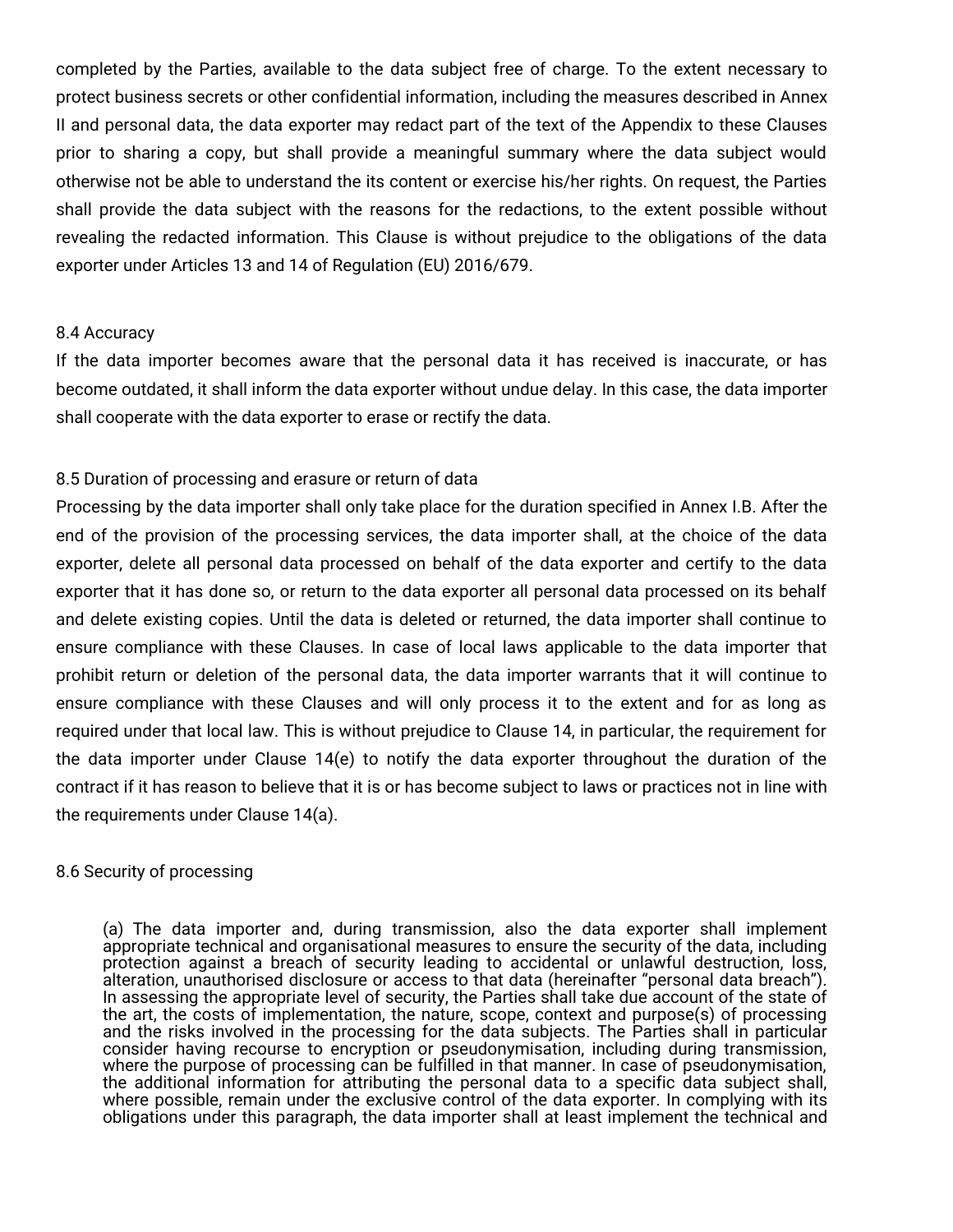organisational measures specified in Annex II. The data importer shall carry out regular checks to ensure that these measures continue to provide an appropriate level of security.

(b) The data importer shall grant access to the personal data to members of its personnel only to the extent strictly necessary for the implementation, management and monitoring of the contract. It shall ensure that persons authorised to process the personal data have committed themselves to confidentiality or are under an appropriate statutory obligation of confidentiality.

(c) In the event of a personal data breach concerning personal data processed by the data importer under these Clauses, the data importer shall take appropriate measures to address the breach, including measures to mitigate its adverse effects. The data importer shall also notify the data exporter without undue delay after having become aware of the breach. Such notification shall contain the details of a contact point where more information can be obtained, a description of the nature of the breach (including, where possible, categories and approximate number of data subjects and personal data records concerned), its likely consequences and the measures taken or proposed to address the breach including, where appropriate, measures to mitigate its possible adverse effects. Where, and in so far as, it is not possible to provide all information at the same time, the initial notification shall contain the information then available and further information shall, as it becomes available, subsequently be provided without undue delay.

(d) The data importer shall cooperate with and assist the data exporter to enable the data exporter to comply with its obligations under Regulation (EU) 2016/679, in particular, to notify the competent supervisory authority and the affected data subjects, taking into account the nature of processing and the information available to the data importer.

#### 8.7 Sensitive data

Where the transfer involves personal data revealing racial or ethnic origin, political opinions, religious or philosophical beliefs, or trade union membership, genetic data, or biometric data for the purpose of uniquely identifying a natural person, data concerning health or a person's sex life or sexual orientation, or data relating to criminal convictions and offences (hereinafter "sensitive data"), the data importer shall apply the specific restrictions and/or additional safeguards described in Annex I.B.

## 8.8 Onward transfers

The data importer shall only disclose the personal data to a third party on documented instructions from the data exporter. In addition, the data may only be disclosed to a third party located outside the European Unio[n\[2\]](#_ftn1) (in the same country as the data importer or in another third country, hereinafter "onward transfer") if the third party is or agrees to be bound by these Clauses, under the appropriate Module, or if:

(i)the onward transfer is to a country benefitting from an adequacy decision pursuant to Article 45 of Regulation (EU) 2016/679 that covers the onward transfer;

(ii)the third party otherwise ensures appropriate safeguards pursuant to Articles 46 or 47 Regulation of (EU) 2016/679 with respect to the processing in question;

(iii)the onward transfer is necessary for the establishment, exercise or defence of legal claims in the context of specific administrative, regulatory or judicial proceedings; or

(iv)the onward transfer is necessary in order to protect the vital interests of the data subject or of another natural person.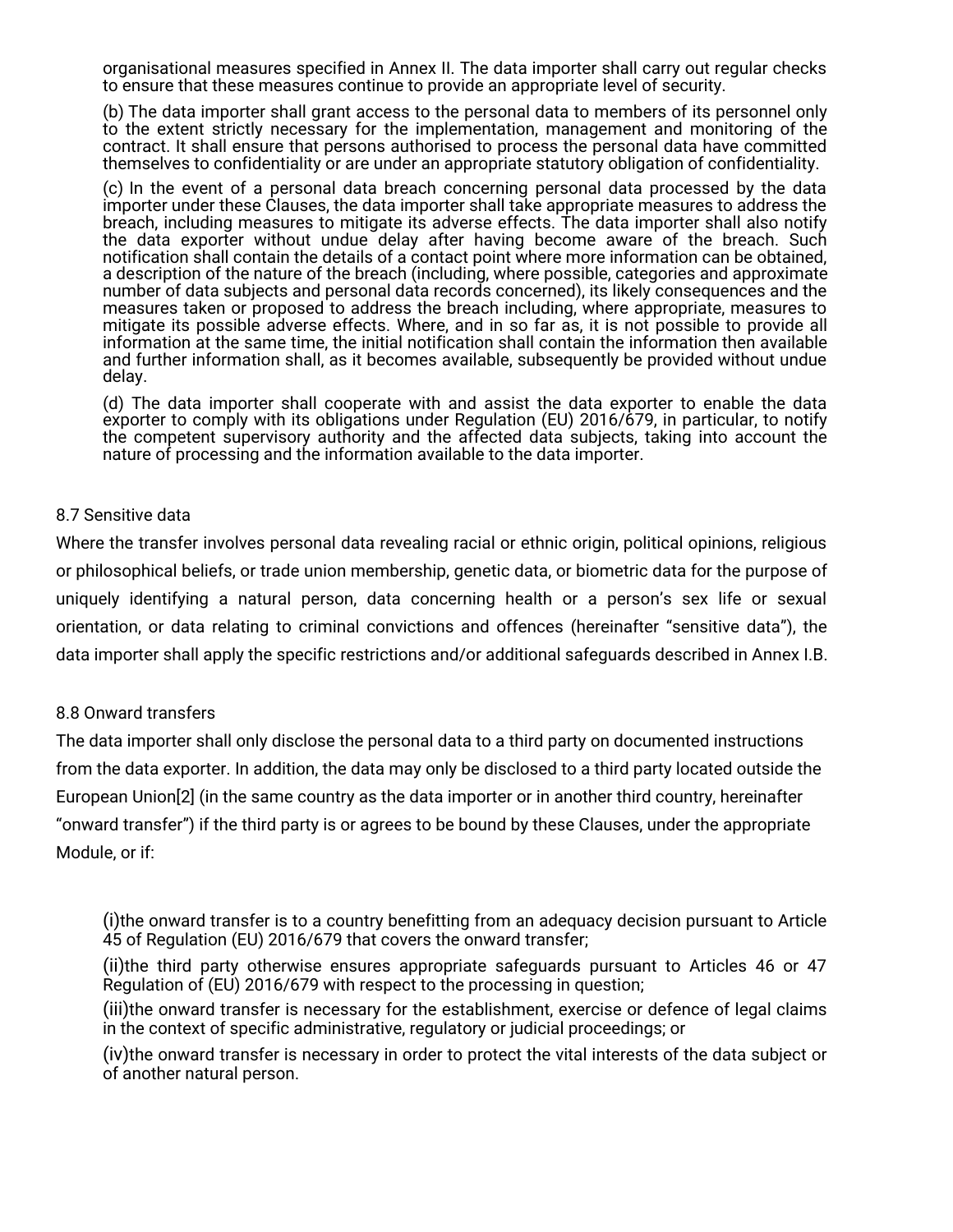Any onward transfer is subject to compliance by the data importer with all the other safeguards under these Clauses, in particular purpose limitation.

8.9 Documentation and compliance

(a) The data importer shall promptly and adequately deal with enquiries from the data exporter that relate to the processing under these Clauses.

(b) The Parties shall be able to demonstrate compliance with these Clauses. In particular, the data importer shall keep appropriate documentation on the processing activities carried out on behalf of the data exporter.

(c) The data importer shall make available to the data exporter all information necessary to demonstrate compliance with the obligations set out in these Clauses and at the data exporter's request, allow for and contribute to audits of the processing activities covered by these Clauses, at reasonable intervals or if there are indications of noncompliance. In deciding on a review or audit, the data exporter may take into account relevant certifications held by the data importer.

(d) The data exporter may choose to conduct the audit by itself or mandate an independent auditor. Audits may include inspections at the premises or physical facilities of the data importer and shall, where appropriate, be carried out with reasonable notice.

(e) The Parties shall make the information referred to in paragraphs (b) and (c), including the results of any audits, available to the competent supervisory authority on request.

## [2]

The Agreement on the European Economic Area (EEA Agreement) provides for the extension of the European Union's internal market to the three EEA States Iceland, Liechtenstein and Norway. The Union data protection legislation, including Regulation (EU) 2016/679, is covered by the EEA Agreement and has been incorporated into Annex XI thereto. Therefore, any disclosure by the data importer to a third party located in the EEA does not qualify as an onward transfer for the purpose of these Clauses.

#### Clause 9

#### **Use of sub-processors**

(a) OPTION 1: SPECIFIC PRIOR AUTHORISATION The data importer shall not subcontract any of its processing activities performed on behalf of the data exporter under these Clauses to a sub-processor without the data exporter's prior specific written authorisation. The data importer shall submit the request for specific authorisation at least [Specify time period] prior to the engagement of the subprocessor, together with the information necessary to enable the data exporter to decide on the authorisation. The list of sub-processors already authorised by the data exporter can be found in Annex III. The Parties shall keep Annex III up to date.

OPTION 2: GENERAL WRITTEN AUTHORISATION The data importer has the data exporter's general authorisation for the engagement of sub-processor(s) from an agreed list. The data importer shall specifically inform the data exporter in writing of any intended changes to that list through the addition or replacement of subprocessors at least *Specify time period* in advance, thereby giving the data exporter sufficient time to be able to object to such changes prior to the engagement of the sub-processor(s). The data importer shall provide the data exporter with the information necessary to enable the data exporter to exercise its right to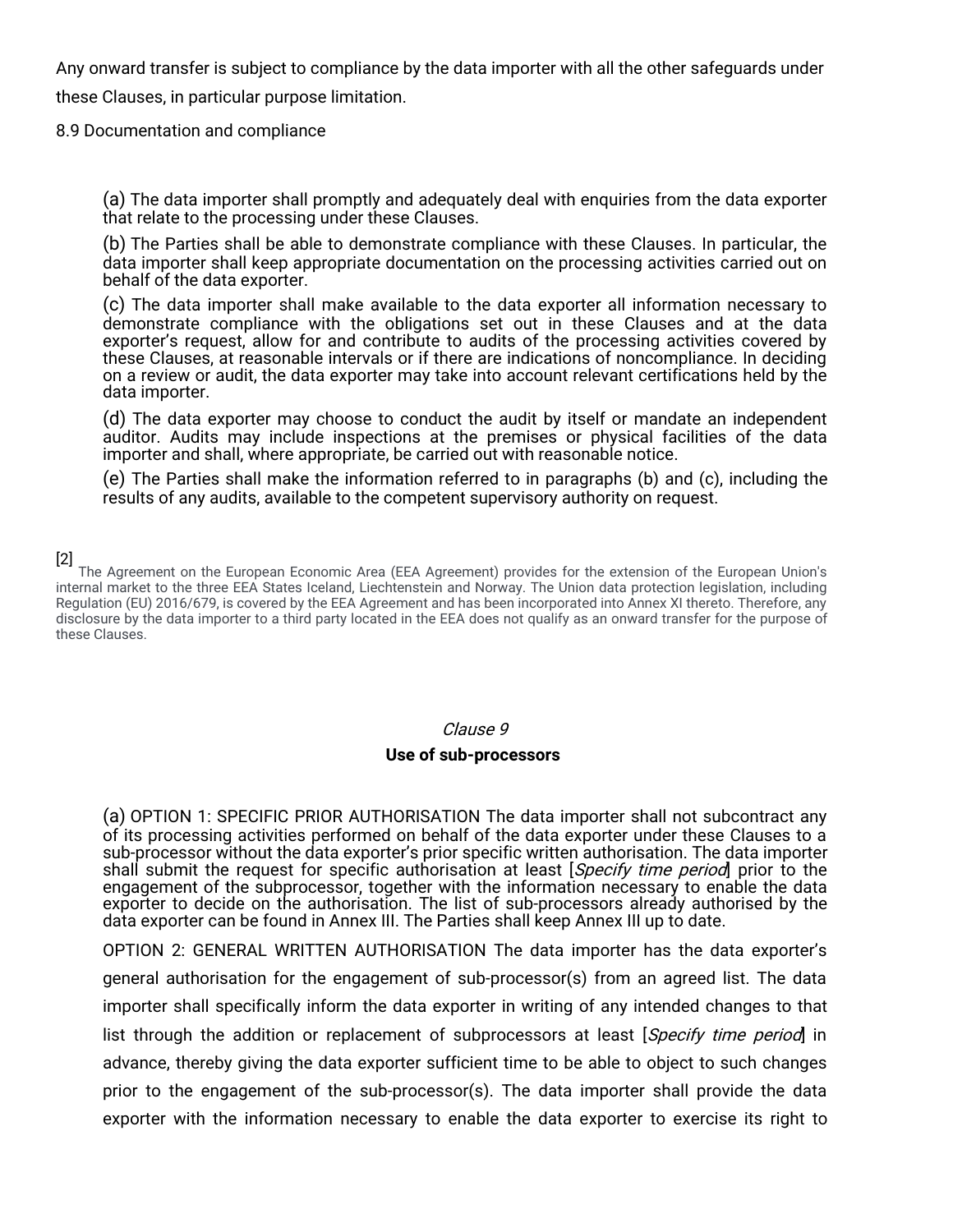object.

(b) Where the data importer engages a sub-processor to carry out specific processing activities (on behalf of the data exporter), it shall do so by way of a written contract that provides for, in substance, the same data protection obligations as those binding the data importer under these Clauses, including in terms of third-party beneficiary rights for data subjects[.\[3\]](#_ftn2) The Parties agree that, by complying with this Clause, the data importer fulfills its obligations under Clause 8.8. The data importer shall ensure that the sub-processor complies with the obligations to which the data importer is subject pursuant to these Clauses.

(c) The data importer shall provide, at the data exporter's request, a copy of such a subprocessor agreement and any subsequent amendments to the data exporter. To the extent necessary to protect business secrets or other confidential information, including personal data, the data importer may redact the text of the agreement prior to sharing a copy.

(d) The data importer shall remain fully responsible to the data exporter for the performance of the sub-processor's obligations under its contract with the data importer. The data importer shall notify the data exporter of any failure by the subprocessor to fulfil its obligations under that contract.

(e) The data importer shall agree a third-party beneficiary clause with the sub-processor whereby - in the event the data importer has factually disappeared, ceased to exist in

law or has become insolvent - the data exporter shall have the right to terminate the sub-

processor contract and to instruct the sub-processor to erase or return the personal data.

[3] This requirement may be satisfied by the sub-processor acceding to these Clauses under the appropriate Module, in accordance with Clause 7.

#### Clause 10

#### **Data subject rights**

(a) The data importer shall promptly notify the data exporter of any request it has received from a data subject. It shall not respond to that request itself unless it has been authorised to do so by the data exporter.

(b) The data importer shall assist the data exporter in fulfilling its obligations to respond to data subjects' requests for the exercise of their rights under Regulation (EU) 2016/679. In this regard, the Parties shall set out in Annex II the appropriate technical and organisational measures, taking into account the nature of the processing, by which the assistance shall be provided, as well as the scope and the extent of the assistance required.

(c) In fulfilling its obligations under paragraphs (a) and (b), the data importer shall comply with the instructions from the data exporter.

## Clause 11

## **Redress**

(a) The data importer shall inform data subjects in a transparent and easily accessible format,

through individual notice or on its website, of a contact point authorised to handle complaints. It

shall deal promptly with any complaints it receives from a data subject.

[OPTION: The data importer agrees that data subjects may also lodge a complaint with an independent dispute resolution bod[y\[4\]](#_ftn3) at no cost to the data subject. It shall inform the data subjects, in the manner set out in paragraph (a), of such redress mechanism and that they are not required to use it, or follow a particular sequence in seeking redress.]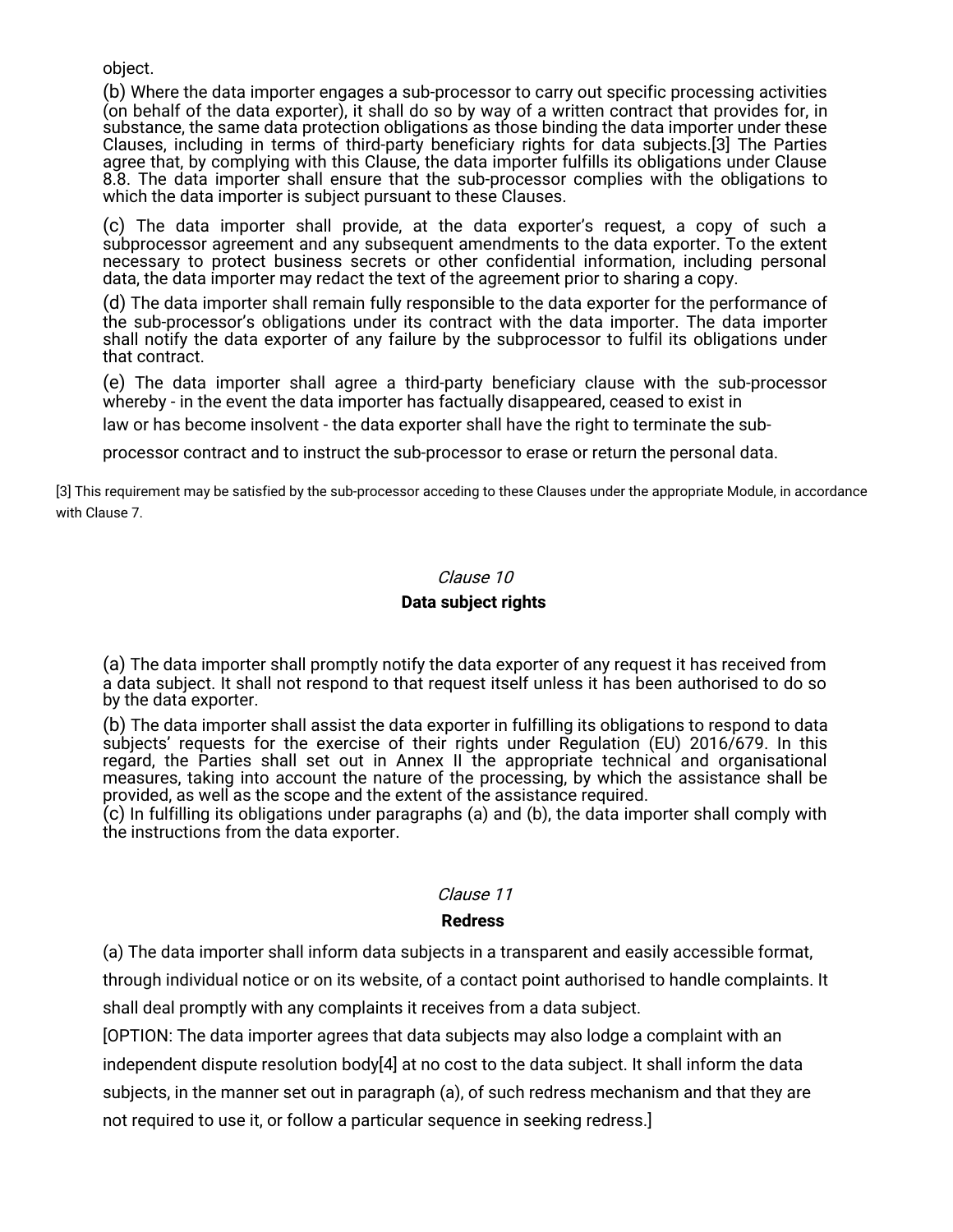(b) In case of a dispute between a data subject and one of the Parties as regards compliance with these Clauses, that Party shall use its best efforts to resolve the issue amicably in a timely fashion. The Parties shall keep each other informed about such disputes and, where appropriate, cooperate in resolving them.

(c) Where the data subject invokes a third-party beneficiary right pursuant to Clause 3, the data importer shall accept the decision of the data subject to:

(i)lodge a complaint with the supervisory authority in the Member State of his/her habitual residence or place of work, or the competent supervisory authority pursuant to Clause 13;

(ii) refer the dispute to the competent courts within the meaning of Clause 18.

(d) The Parties accept that the data subject may be represented by a not-for-profit body, organisation or association under the conditions set out in Article 80(1) of Regulation (EU) 2016/679.

(e) The data importer shall abide by a decision that is binding under the applicable EU or Member State law.

(f) The data importer agrees that the choice made by the data subject will not prejudice his/her substantive and procedural rights to seek remedies in accordance with applicable laws.

[4]

The data importer may offer independent dispute resolution through an arbitration body only if it is established in a country that has ratified the New York Convention on Enforcement of Arbitration Awards.

#### Clause 12

#### **Liability**

(a )Each Party shall be liable to the other Party/ies for any damages it causes the other Party/ies by any breach of these Clauses.

(b)The data importer shall be liable to the data subject, and the data subject shall be entitled to receive compensation, for any material or non-material damages the data importer or its subprocessor causes the data subject by breaching the third-party beneficiary rights under these Clauses.

(c) Notwithstanding paragraph (b), the data exporter shall be liable to the data subject, and the data subject shall be entitled to receive compensation, for any material or non-material damages the data exporter or the data importer (or its sub-processor) causes the data subject by breaching the third-party beneficiary rights under these Clauses. This is without prejudice to the liability of the data exporter and, where the data exporter is a processor acting on behalf of a controller, to the liability of the controller under Regulation (EU) 2016/679 or Regulation (EU) 2018/1725, as applicable.

(d) The Parties agree that if the data exporter is held liable under paragraph (c) for damages caused by the data importer (or its sub-processor), it shall be entitled to claim back from the data importer that part of the compensation corresponding to the data importer's responsibility for the damage.

(e) Where more than one Party is responsible for any damage caused to the data subject as a result of a breach of these Clauses, all responsible Parties shall be jointly and severally liable and the data subject is entitled to bring an action in court against any of these Parties.

(f) The Parties agree that if one Party is held liable under paragraph (e), it shall be entitled to claim back from the other Party/ies that part of the compensation corresponding to its / their responsibility for the damage.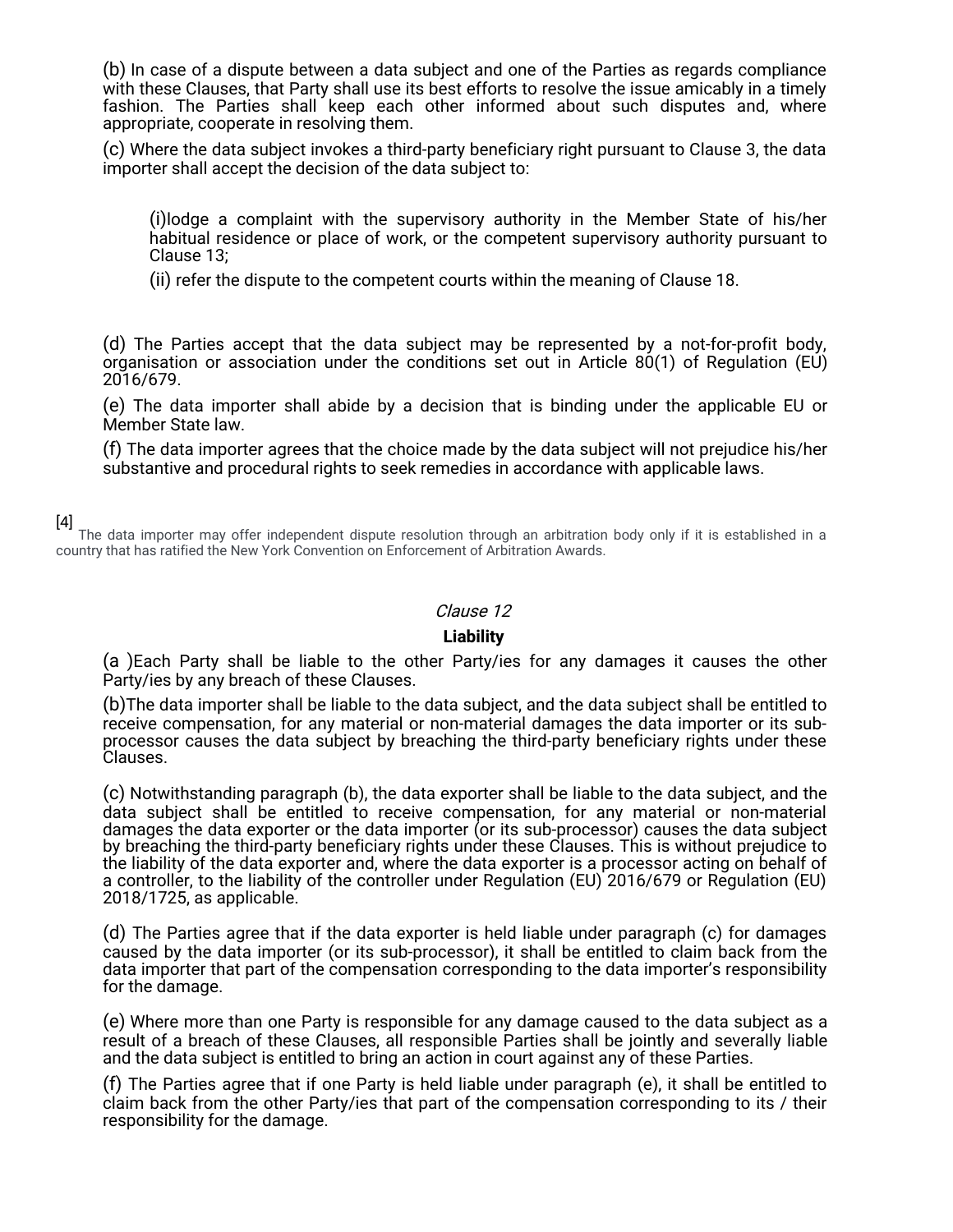(g) The data importer may not invoke the conduct of a sub-processor to avoid its own liability.

# Clause 13

## **Supervision**

(a) [Where the data exporter is established in an EU Member State:] The supervisory authority with responsibility for ensuring compliance by the data exporter with Regulation (EU) 2016/679 as regards the data transfer, as indicated in Annex I.C, shall act as competent supervisory authority.

[Where the data exporter is not established in an EU Member State, but falls within the territorial scope of application of Regulation (EU) 2016/679 in accordance with its Article 3(2) and has appointed a representative pursuant to Article 27(1) of Regulation (EU) 2016/679:] The supervisory authority of the Member State in which the representative within the meaning of Article 27(1) of Regulation (EU) 2016/679 is established, as indicated in Annex I.C, shall act as competent supervisory authority.

[Where the data exporter is not established in an EU Member State, but falls within the territorial scope of application of Regulation (EU) 2016/679 in accordance with its Article 3(2) without however having to appoint a representative pursuant to Article 27(2) of Regulation (EU) 2016/679:] The supervisory authority of one of the Member States in which the data subjects whose personal data is transferred under these Clauses in relation to the offering of goods or services to them, or whose behaviour is monitored, are located, as indicated in Annex I.C, shall act as competent supervisory authority.

(b) The data importer agrees to submit itself to the jurisdiction of and cooperate with the competent supervisory authority in any procedures aimed at ensuring compliance with these Clauses. In particular, the data importer agrees to respond to enquiries, submit to audits and comply with the measures adopted by the supervisory authority, including remedial and compensatory measures. It shall provide the supervisory authority with written confirmation that the necessary actions have been taken.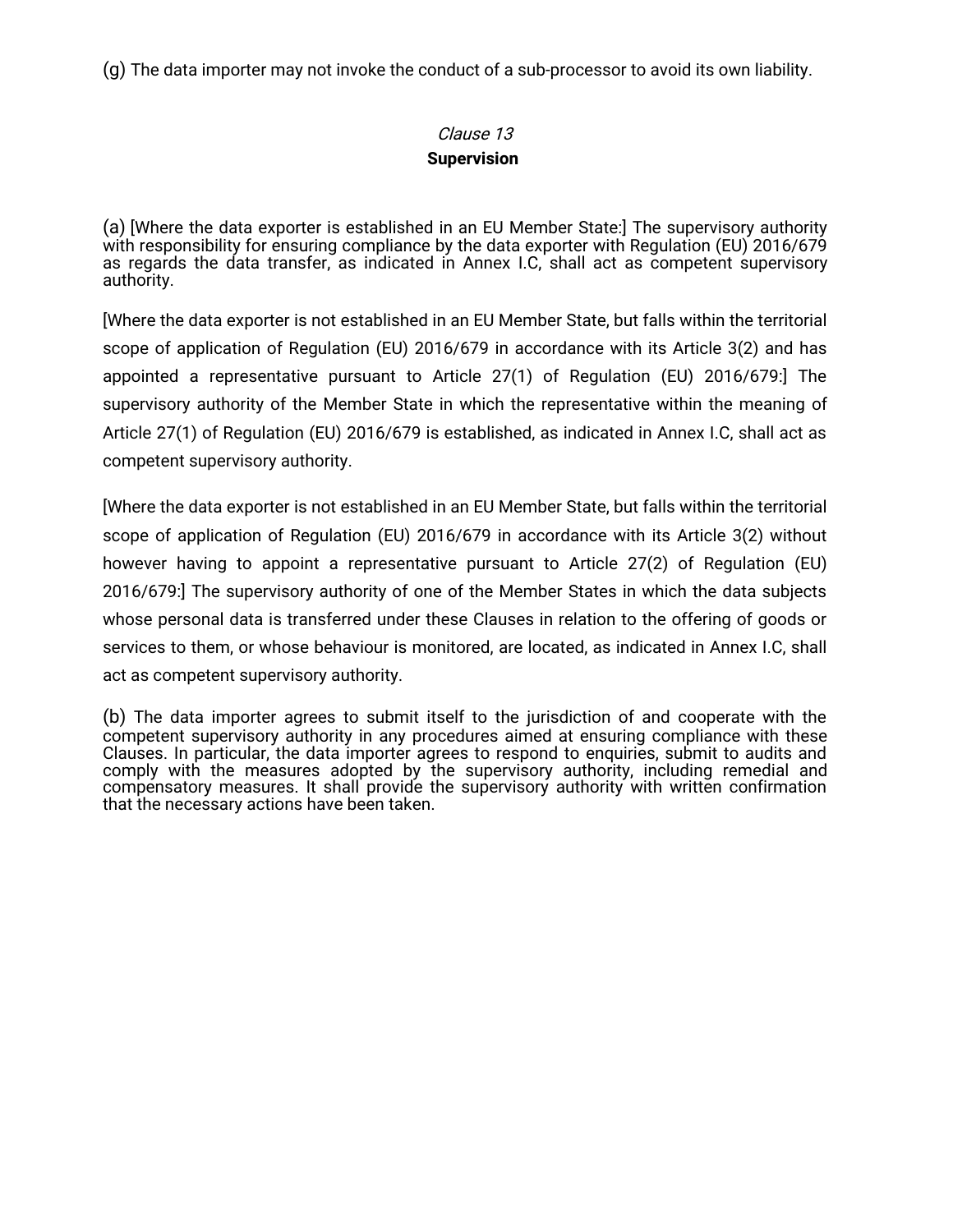#### **SECTION III – LOCAL LAWS AND OBLIGATIONS IN CASE OF ACCESS BY PUBLIC AUTHORITIES**

#### Clause 14

#### **Local laws and practices affecting compliance with the Clauses**

(where the EU processor combines the personal data received from the third country-controller with personal data collected by the processor in the EU)

(a) The Parties warrant that they have no reason to believe that the laws and practices in the third country of destination applicable to the processing of the personal data by the data importer, including any requirements to disclose personal data or measures authorising access by public authorities, prevent the data importer from fulfilling its obligations under these Clauses. This is based on the understanding that laws and practices that respect the essence of the fundamental rights and freedoms and do not exceed what is necessary and proportionate in a democratic society to safeguard one of the objectives listed in Article 23(1) of Regulation (EU) 2016/679, are not in contradiction with these Clauses.

(b) The Parties declare that in providing the warranty in paragraph (a), they have taken due account in particular of the following elements:

(i)the specific circumstances of the transfer, including the length of the processing chain, the number of actors involved and the transmission channels used; intended onward transfers; the type of recipient; the purpose of processing; the categories and format of the transferred personal data; the economic sector in which the transfer occurs; the storage location of the data transferred;

(ii) the laws and practices of the third country of destination– including those requiring the disclosure of data to public authorities or authorising access by such authorities – relevant in light of the specific circumstances of the transfer, and the applicable limitations and safeguard[s\[5\];](#_ftn4)

(iii) any relevant contractual, technical or organisational safeguards put in place to supplement the safeguards under these Clauses, including measures applied during transmission and to the processing of the personal data in the country of destination.

(c)The data importer warrants that, in carrying out the assessment under paragraph (b), it has made its best efforts to provide the data exporter with relevant information and agrees that it will continue to cooperate with the data exporter in ensuring compliance with these Clauses.

(d) The Parties agree to document the assessment under paragraph (b) and make it available to the competent supervisory authority on request.

(e) The data importer agrees to notify the data exporter promptly if, after having agreed to these Clauses and for the duration of the contract, it has reason to believe that it is or has become subject to laws or practices not in line with the requirements under paragraph (a), including following a change in the laws of the third country or a measure (such as a disclosure request) indicating an application of such laws in practice that is not in line with the requirements in paragraph (a).

(f) Following a notification pursuant to paragraph (e), or if the data exporter otherwise has reason to believe that the data importer can no longer fulfil its obligations under these Clauses, the data exporter shall promptly identify appropriate measures (e.g. technical or organisational measures to ensure security and confidentiality) to be adopted by the data exporter and/or data importer to address the situation. The data exporter shall suspend the data transfer if it considers that no appropriate safeguards for such transfer can be ensured, or if instructed by the competent supervisory authority to do so. In this case, the data exporter shall be entitled to terminate the contract, insofar as it concerns the processing of personal data under these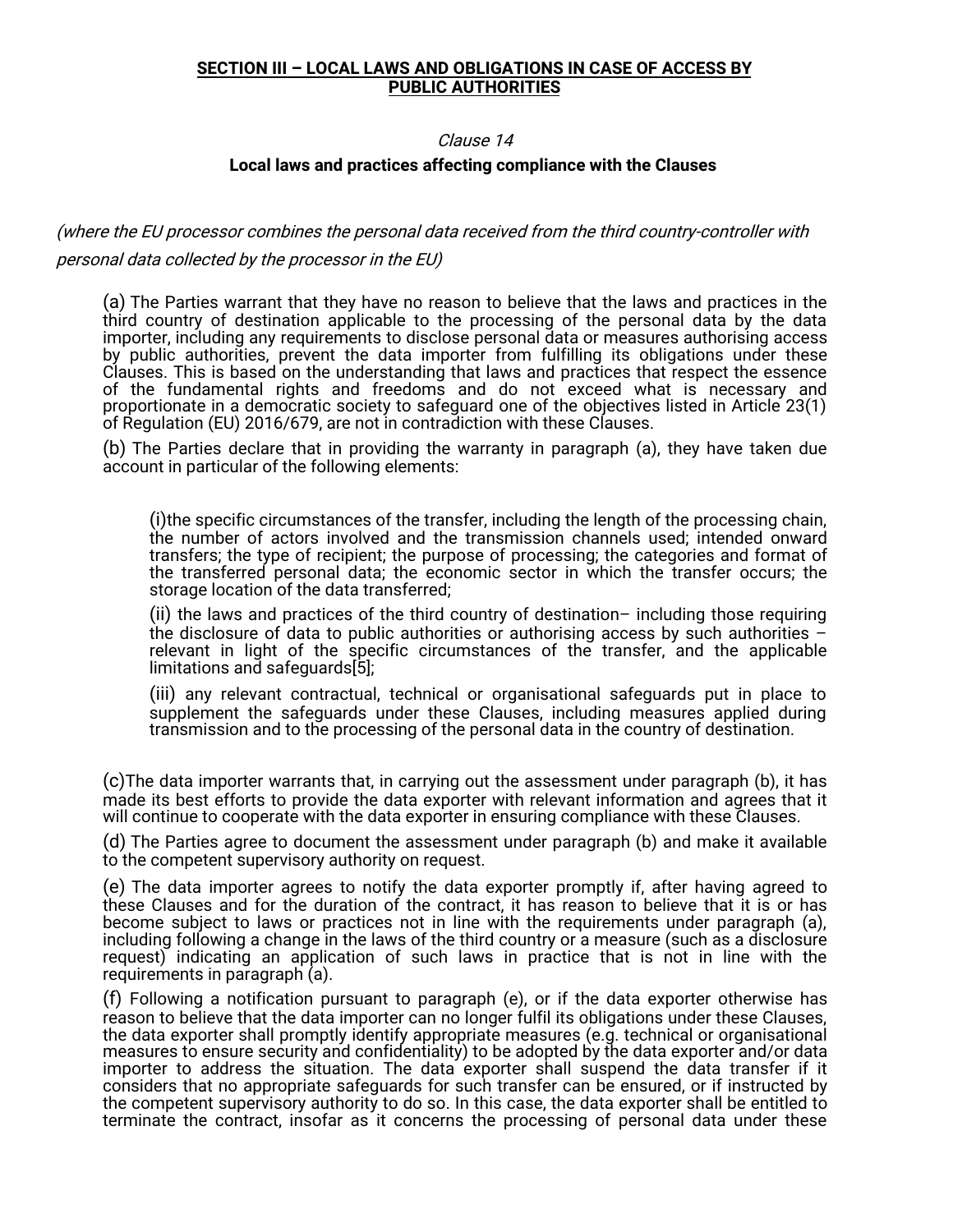Clauses. If the contract involves more than two Parties, the data exporter may exercise this right to termination only with respect to the relevant Party, unless the Parties have agreed otherwise. Where the contract is terminated pursuant to this Clause, Clause 16(d) and (e) shall apply.

## [5]

As regards the impact of such laws and practices on compliance with these Clauses, different elements may be considered as part of an overall assessment. Such elements may include relevant and documented practical experience with prior instances of requests for disclosure from public authorities, or the absence of such requests, covering a sufficiently representative time-frame. This refers in particular to internal records or other documentation, drawn up on a continuous basis in accordance with due diligence and certified at senior management level, provided that this information can be lawfully shared with third parties. Where this practical experience is relied upon to conclude that the data importer will not be prevented from complying with these Clauses, it needs to be supported by other relevant, objective elements, and it is for the Parties to consider carefully whether these elements together carry sufficient weight, in terms of their reliability and representativeness, to support this conclusion. In particular, the Parties have to take into account whether their practical experience is corroborated and not contradicted by publicly available or otherwise accessible, reliable information on the existence or absence of requests within the same sector and/or the application of the law in practice, such as case law and reports by independent oversight bodies.

#### Clause 15

#### **Obligations of the data importer in case of access by public authorities**

15.1 Notification

(a)The data importer agrees to notify the data exporter and, where possible, the data subject promptly (if necessary with the help of the data exporter) if it:

(i)receives a legally binding request from a public authority, including judicial authorities, under the laws of the country of destination for the disclosure of personal data transferred pursuant to these Clauses; such notification shall include information about the personal data requested, the requesting authority, the legal basis for the request and the response provided; or

(ii)becomes aware of any direct access by public authorities to personal data transferred pursuant to these Clauses in accordance with the laws of the country of destination; such notification shall include all information available to the importer.

(b)If the data importer is prohibited from notifying the data exporter and/or the data subject under the laws of the country of destination, the data importer agrees to use its best efforts to obtain a waiver of the prohibition, with a view to communicating as much information as possible, as soon as possible. The data importer agrees to document its best efforts in order to be able to demonstrate them on request of the data exporter.

(c)Where permissible under the laws of the country of destination, the data importer agrees to provide the data exporter, at regular intervals for the duration of the contract, with as much relevant information as possible on the requests received (in particular, number of requests, type of data requested, requesting authority/ies, whether requests have been challenged and the outcome of such challenges, etc.).

(d)The data importer agrees to preserve the information pursuant to paragraphs (a) to (c) for the duration of the contract and make it available to the competent supervisory authority on request.

(e)Paragraphs (a) to (c) are without prejudice to the obligation of the data importer pursuant to Clause 14(e) and Clause 16 to inform the data exporter promptly where it is unable to comply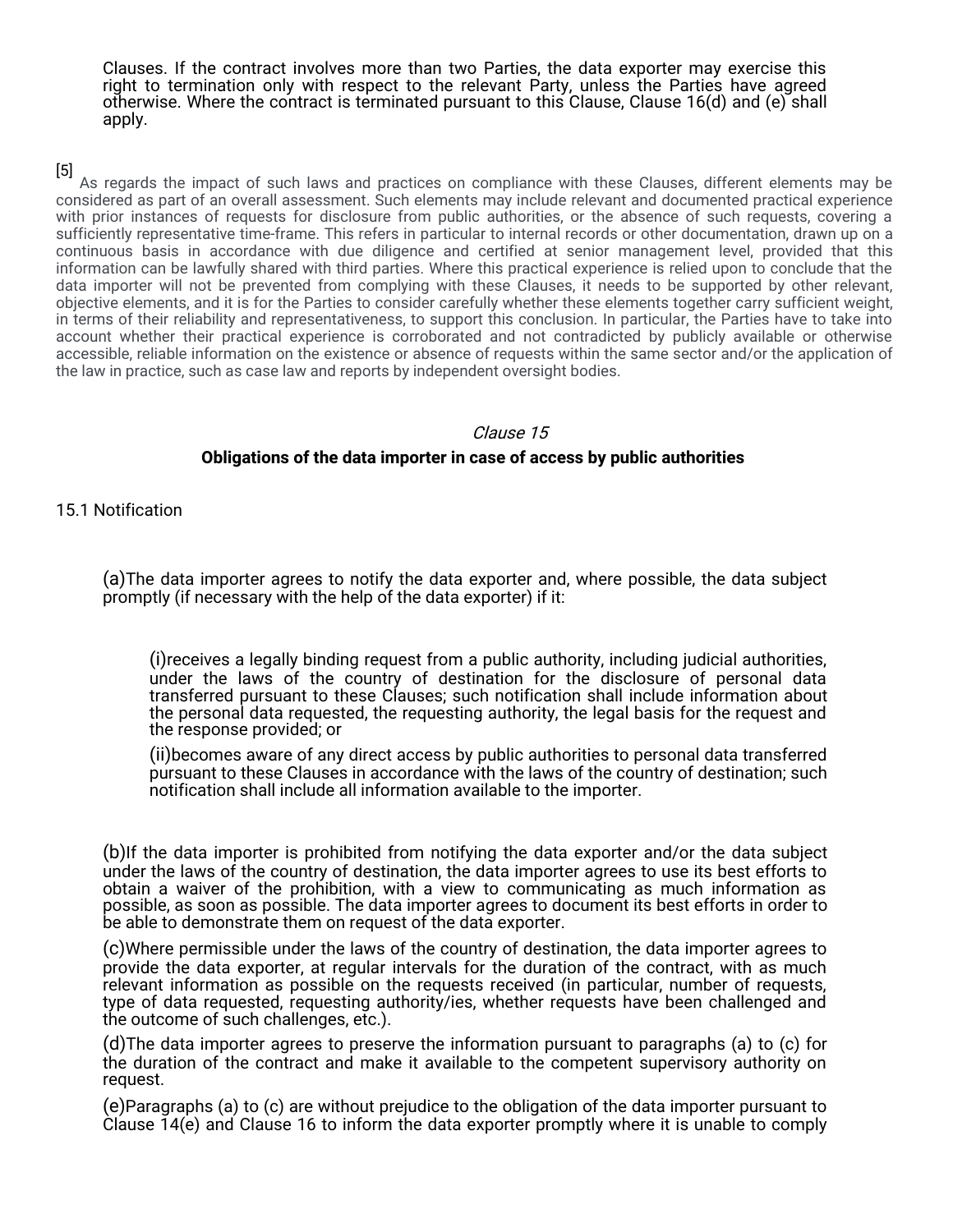with these Clauses.

15.2 Review of legality and data minimisation

(a)The data importer agrees to review the legality of the request for disclosure, in particular whether it remains within the powers granted to the requesting public authority, and to challenge the request if, after careful assessment, it concludes that there are reasonable grounds to consider that the request is unlawful under the laws of the country of destination, applicable obligations under international law and principles of international comity. The data importer shall, under the same conditions, pursue possibilities of appeal. When challenging a request, the data importer shall seek interim measures with a view to suspending the effects of the request until the competent judicial authority has decided on its merits. It shall not disclose the personal data requested until required to do so under the applicable procedural rules. These requirements are without prejudice to the obligations of the data importer under Clause 14(e).

(b)The data importer agrees to document its legal assessment and any challenge to the request for disclosure and, to the extent permissible under the laws of the country of destination, make the documentation available to the data exporter. It shall also make it available to the competent supervisory authority on request.

(c)The data importer agrees to provide the minimum amount of information permissible when responding to a request for disclosure, based on a reasonable interpretation of the request.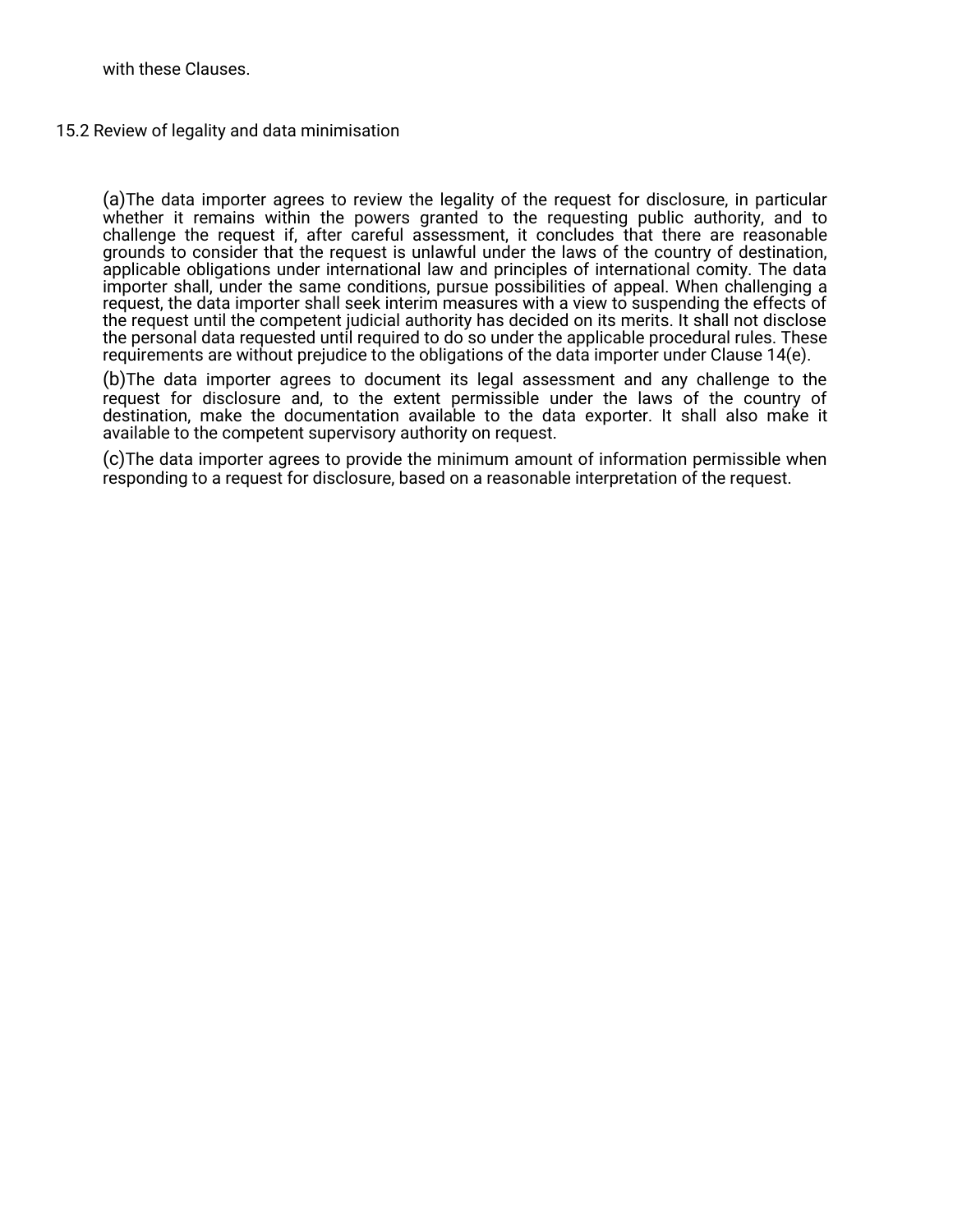## **SECTION IV – FINAL PROVISIONS**

#### Clause 16

#### **Non-compliance with the Clauses and termination**

(a)The data importer shall promptly inform the data exporter if it is unable to comply with these Clauses, for whatever reason.

(b)In the event that the data importer is in breach of these Clauses or unable to comply with these Clauses, the data exporter shall suspend the transfer of personal data to the data importer until compliance is again ensured or the contract is terminated. This is without prejudice to Clause 14(f).

(c)The data exporter shall be entitled to terminate the contract, insofar as it concerns the processing of personal data under these Clauses, where:

(i)the data exporter has suspended the transfer of personal data to the data importer pursuant to paragraph (b) and compliance with these Clauses is not restored within a reasonable time and in any event within one month of suspension;

(ii)the data importer is in substantial or persistent breach of these Clauses; or

(iii)the data importer fails to comply with a binding decision of a competent court or supervisory authority regarding its obligations under these Clauses.

In these cases, it shall inform the competent supervisory authority of such non-compliance.

Where the contract involves more than two Parties, the data exporter may exercise this right to

termination only with respect to the relevant Party, unless the Parties have agreed otherwise.

(d)Personal data that has been transferred prior to the termination of the contract pursuant to paragraph (c) shall at the choice of the data exporter immediately be returned to the data exporter or deleted in its entirety. The same shall apply to any copies of the data. The data importer shall certify the deletion of the data to the data exporter. Until the data is deleted or returned, the data importer shall continue to ensure compliance with these Clauses. In case of local laws applicable to the data importer that prohibit the return or deletion of the transferred personal data, the data importer warrants that it will continue to ensure compliance with these Clauses and will only process the data to the extent and for as long as required under that local law.

(e)Either Party may revoke its agreement to be bound by these Clauses where (i) the European Commission adopts a decision pursuant to Article 45(3) of Regulation (EU) 2016/679 that covers the transfer of personal data to which these Clauses apply; or  $(i)$  Regulation (EU) 2016/679 becomes part of the legal framework of the country to which the personal data is transferred. This is without prejudice to other obligations applying to the processing in question under Regulation (EU) 2016/679.

## Clause 17

#### **Governing law**

[OPTION 1: These Clauses shall be governed by the law of one of the EU Member States, provided such law allows for third-party beneficiary rights. The Parties agree that this shall be the law of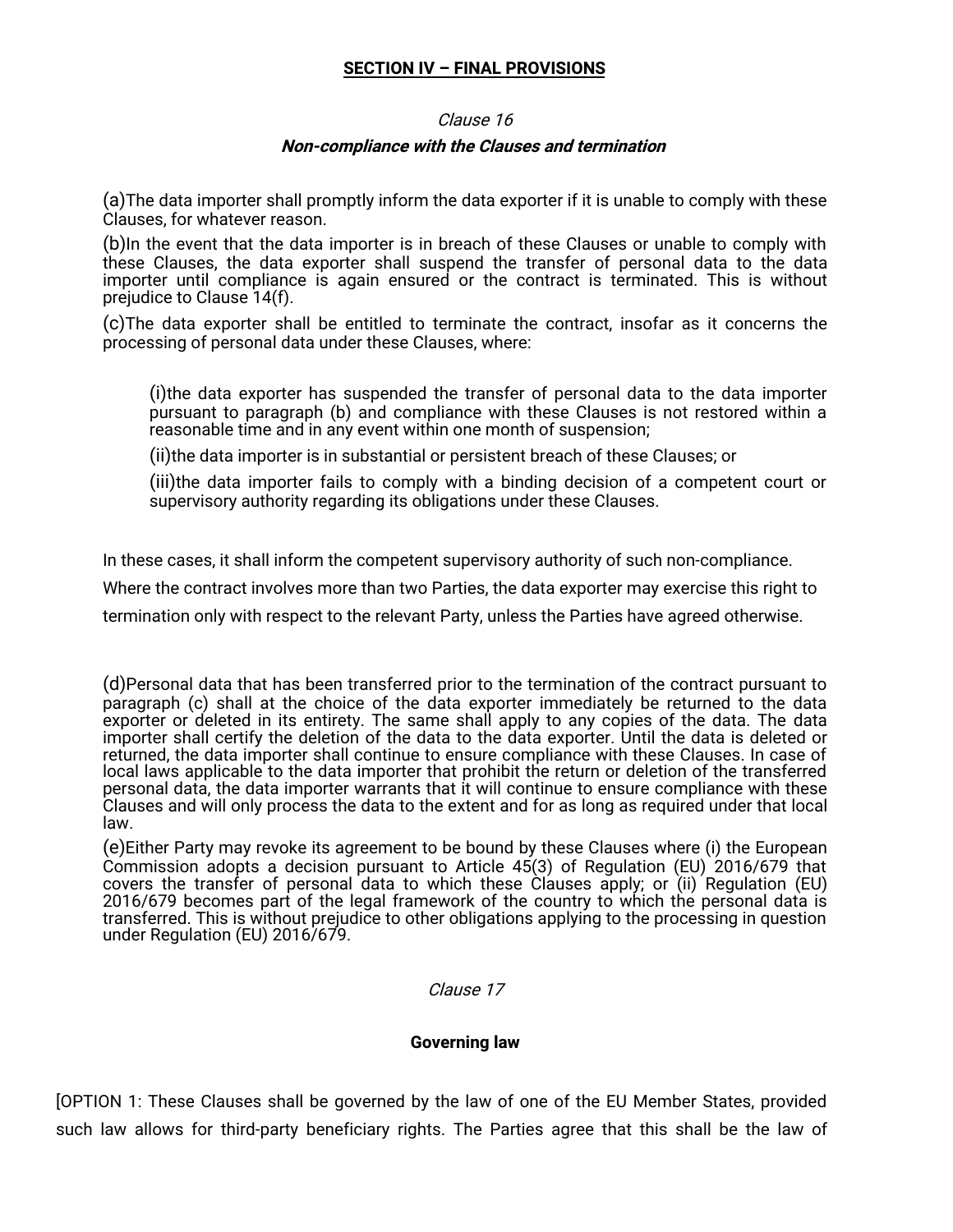## \_\_\_\_\_\_\_\_\_\_\_\_\_\_\_\_\_ (specify Member State).

[OPTION 2 : These Clauses shall be governed by the law of the EU Member State in which the data exporter is established. Where such law does not allow for third-party beneficiary rights, they shall be governed by the law of another EU Member State that does allow for third-party beneficiary rights. The Parties agree that this shall be the law of \_\_\_\_\_\_\_\_\_\_\_\_\_\_\_\_ (specify Member State).

## Clause 18

## **Choice of forum and jurisdiction**

(a)Any dispute arising from these Clauses shall be resolved by the courts of an EU Member State.

(b) The Parties agree that those shall be the courts of \_\_\_\_\_\_\_\_\_\_\_\_\_ (specify Member State).

(c)A data subject may also bring legal proceedings against the data exporter and/or data importer before the courts of the Member State in which he/she has his/her habitual residence.

(d)The Parties agree to submit themselves to the jurisdiction of such courts.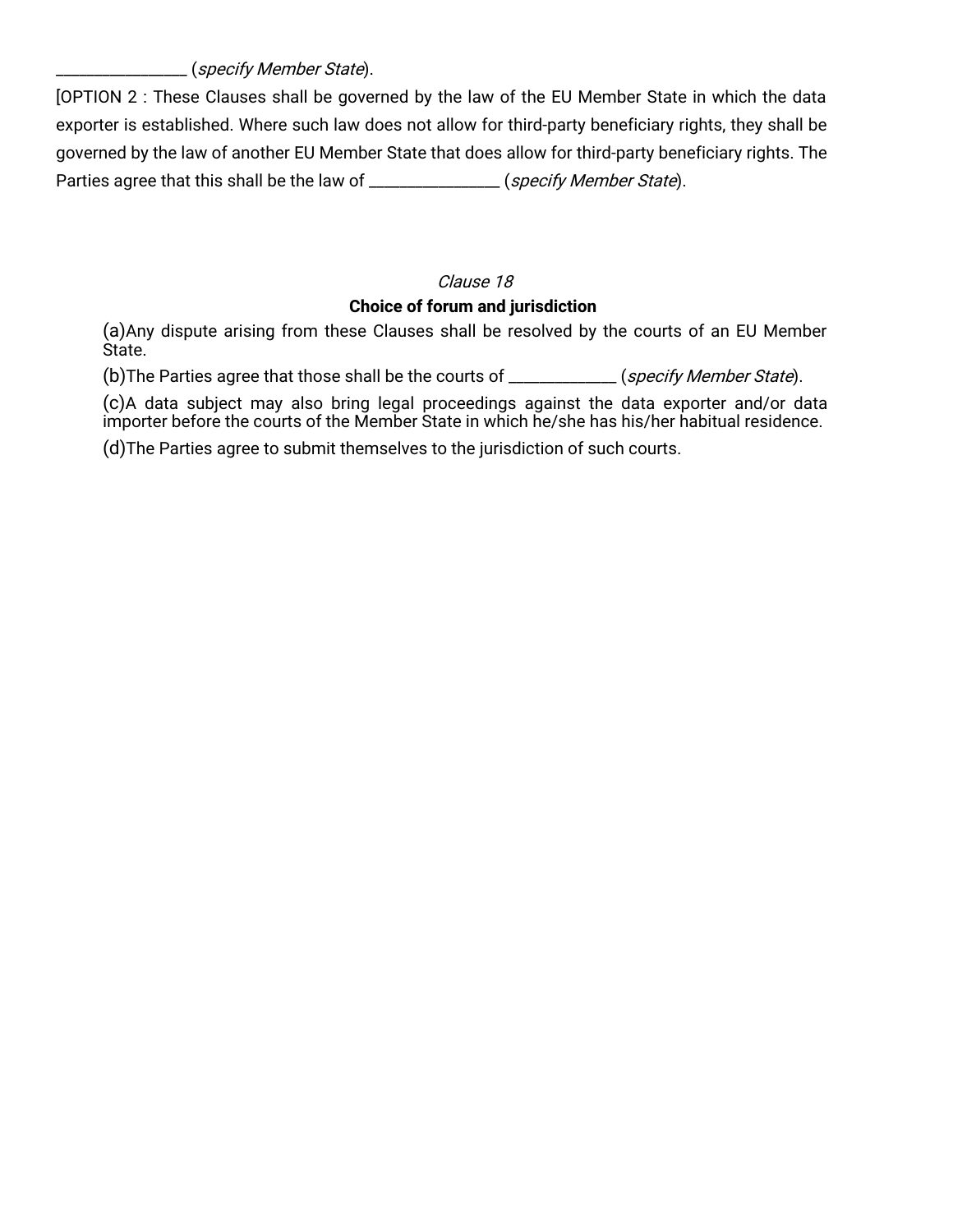## **APPENDIX**

#### EXPLANATORY NOTE:

It must be possible to clearly distinguish the information applicable to each transfer or category of transfers and, in this regard, to determine the respective role(s) of the Parties as data exporter(s) and/or data importer(s). This does not necessarily require completing and signing separate appendices for each transfer/category of transfers and/or contractual relationship, where this transparency can achieved through one appendix. However, where necessary to ensure sufficient clarity, separate appendices should be used.

#### ANNEX I

## **A. LIST OF PARTIES**

**Data exporter(s):** [Identity and contact details of the data exporter(s) and, where applicable, of its/their data protection officer and/or representative in the European Union]

Name:

Address:

Contact person's name, position and contact details:

Activities relevant to the data transferred under these Clauses:

Signature and date:

Role (controller/processor): **Controller**

**Data importer(s):** [Identity and contact details of the data importer(s), including any contact person with responsibility for data protection]

Name: **Pantheon Systems, Inc.**

Address: **717 California Street, San Francisco, CA 94108**

Contact person's name, position and contact details: **Whitney Stein, Assistant General Counsel, 855-927-9387**

Activities relevant to the data transferred under these Clauses:

Signature and date: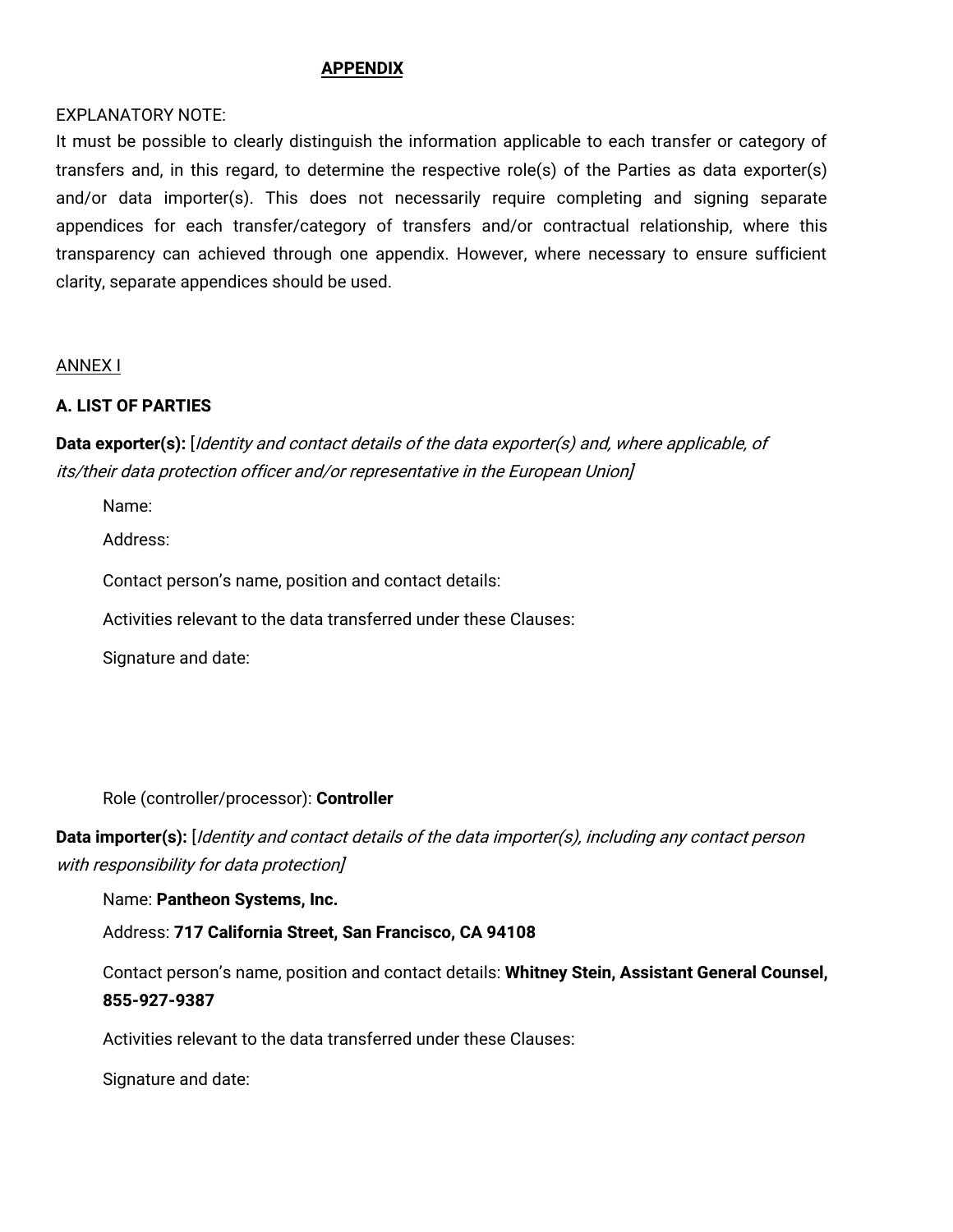Role (controller/processor): **Processor**

#### **B. DESCRIPTION OF TRANSFER**

Categories of data subjects whose personal data is transferred

Categories of personal data transferred

Sensitive data transferred (if applicable) and applied restrictions or safeguards that fully take into consideration the nature of the data and the risks involved, such as for instance strict purpose limitation, access restrictions (including access only for staff having followed specialised training), keeping <sup>a</sup> record of access to the data, restrictions for onward transfers or additional security measures.

The frequency of the transfer (e.g. whether the data is transferred on <sup>a</sup> one-off or continuous basis).

Nature of the processing

Purpose(s) of the data transfer and further processing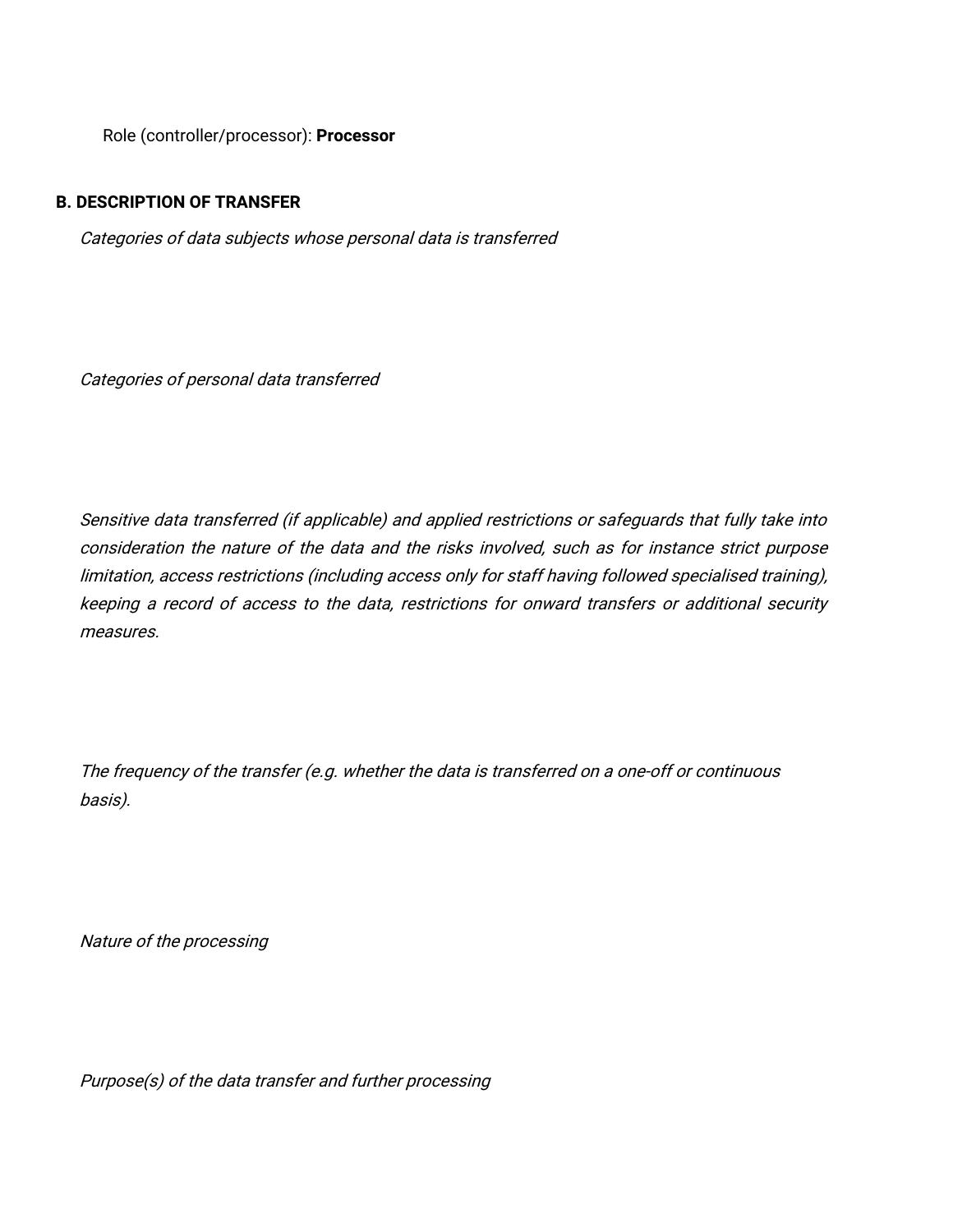The period for which the personal data will be retained, or, if that is not possible, the criteria used to determine that period

For transfers to (sub-) processors, also specify subject matter, nature and duration of the processing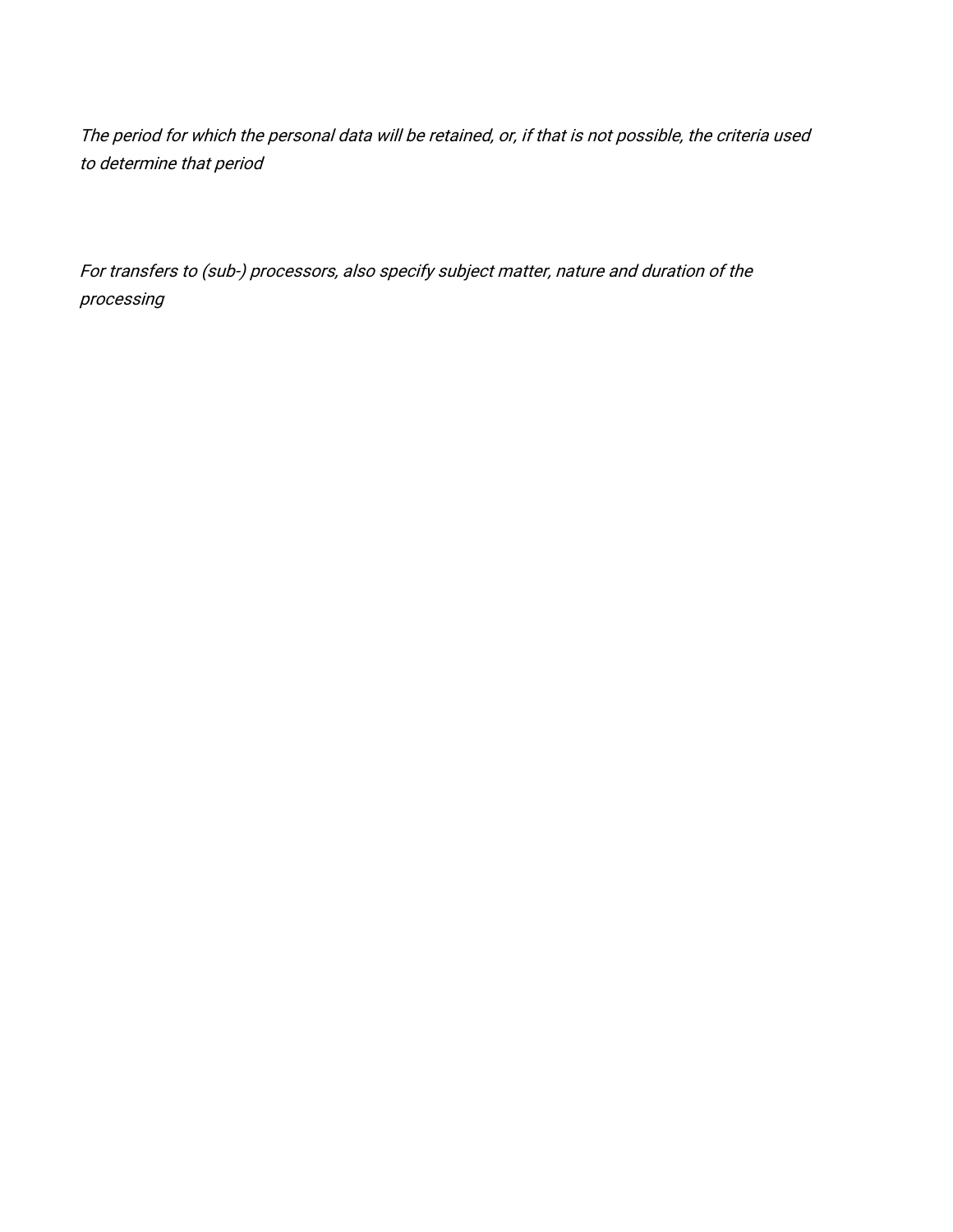## **C. COMPETENT SUPERVISORY AUTHORITY**

Identify the competent supervisory authorities in accordance with Clause 13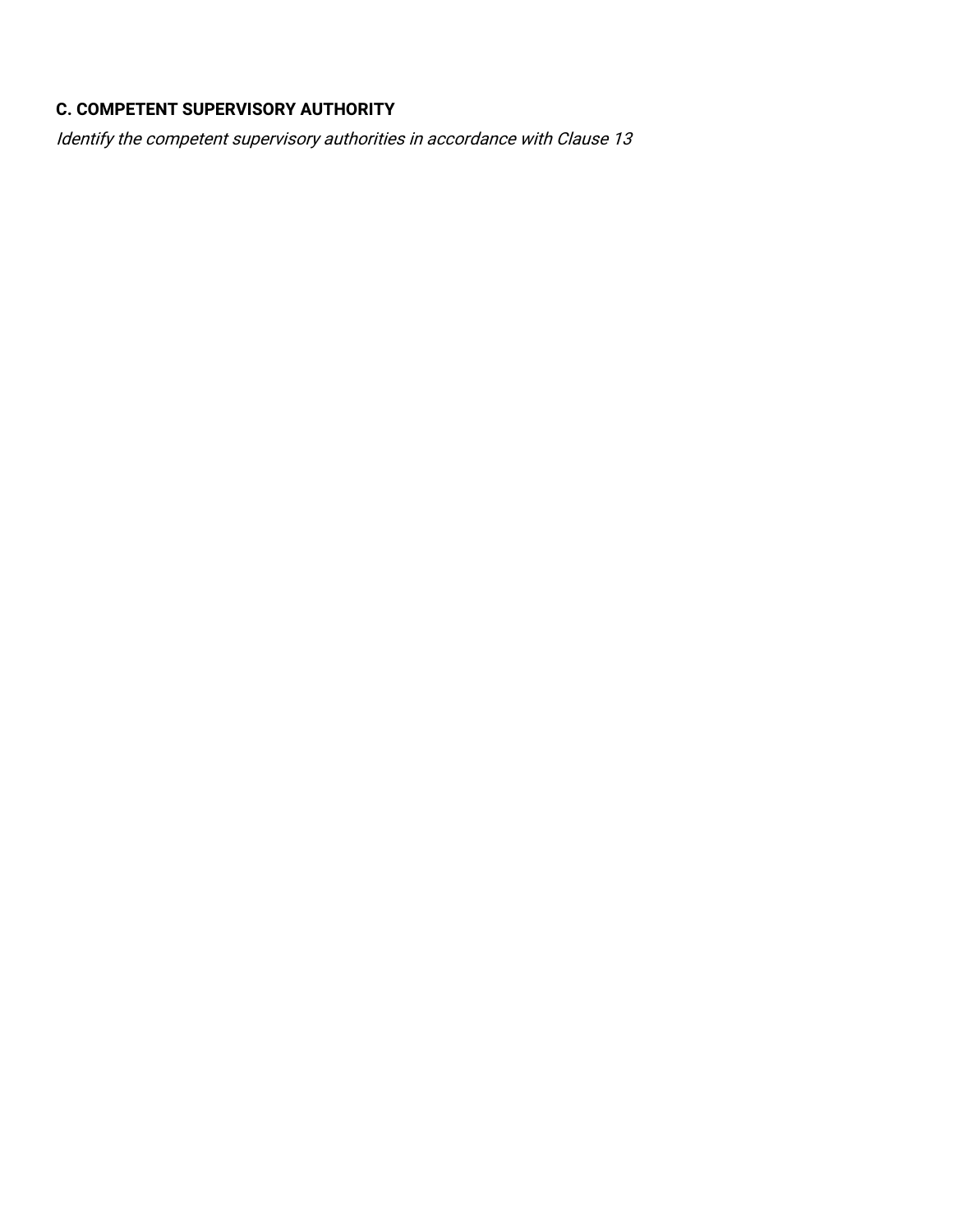## ANNEX II - TECHNICAL AND ORGANISATIONAL MEASURES INCLUDING TECHNICAL AND ORGANISATIONAL MEASURES TO ENSURE THE SECURITY OF THE DATA

## EXPLANATORY NOTE:

The technical and organisational measures must be described in specific (and not generic) terms. See also the general comment on the first page of the Appendix, in particular on the need to clearly indicate which measures apply to each transfer/set of transfers.

Description of the technical and organisational measures implemented by the data importer(s) (including any relevant certifications) to ensure an appropriate level of security, taking into account the nature, scope, context and purpose of the processing, and the risks for the rights and freedoms of natural persons.

[Examples of possible measures:

Measures of pseudonymisation and encryption of personal data Measures for ensuring ongoing confidentiality, integrity, availability and resilience of processing systems and services Measures for ensuring the ability to restore the availability and access to personal data in <sup>a</sup> timely manner in the event of <sup>a</sup> physical or technical incident Processes for regularly testing, assessing and evaluating the effectiveness of technical and organisational measures in order to ensure the security of the processing Measures for user identification and authorisation Measures for the protection of data during transmission Measures for the protection of data during storage Measures for ensuring physical security of locations at which personal data are processed Measures for ensuring events logging Measures for ensuring system configuration, including default configuration Measures for internal IT and IT security governance and management Measures for certification/assurance of processes and products Measures for ensuring data minimisation Measures for ensuring data quality Measures for ensuring limited data retention Measures for ensuring accountability Measures for allowing data portability and ensuring erasure]

For transfers to (sub-) processors, also describe the specific technical and organisational measures to be taken by the (sub-) processor to be able to provide assistance to the controller and, for transfers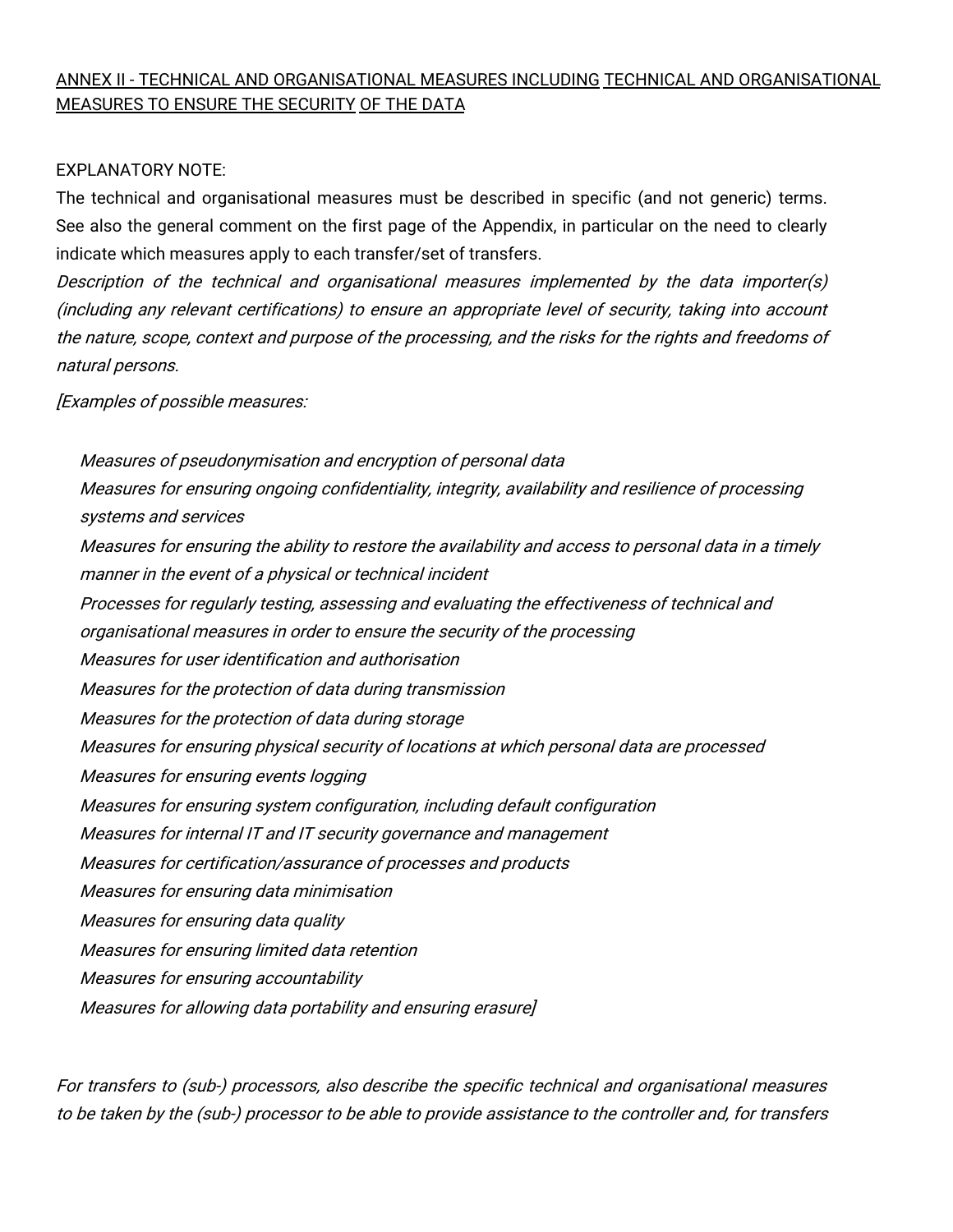from <sup>a</sup> processor to <sup>a</sup> sub-processor, to the data exporter.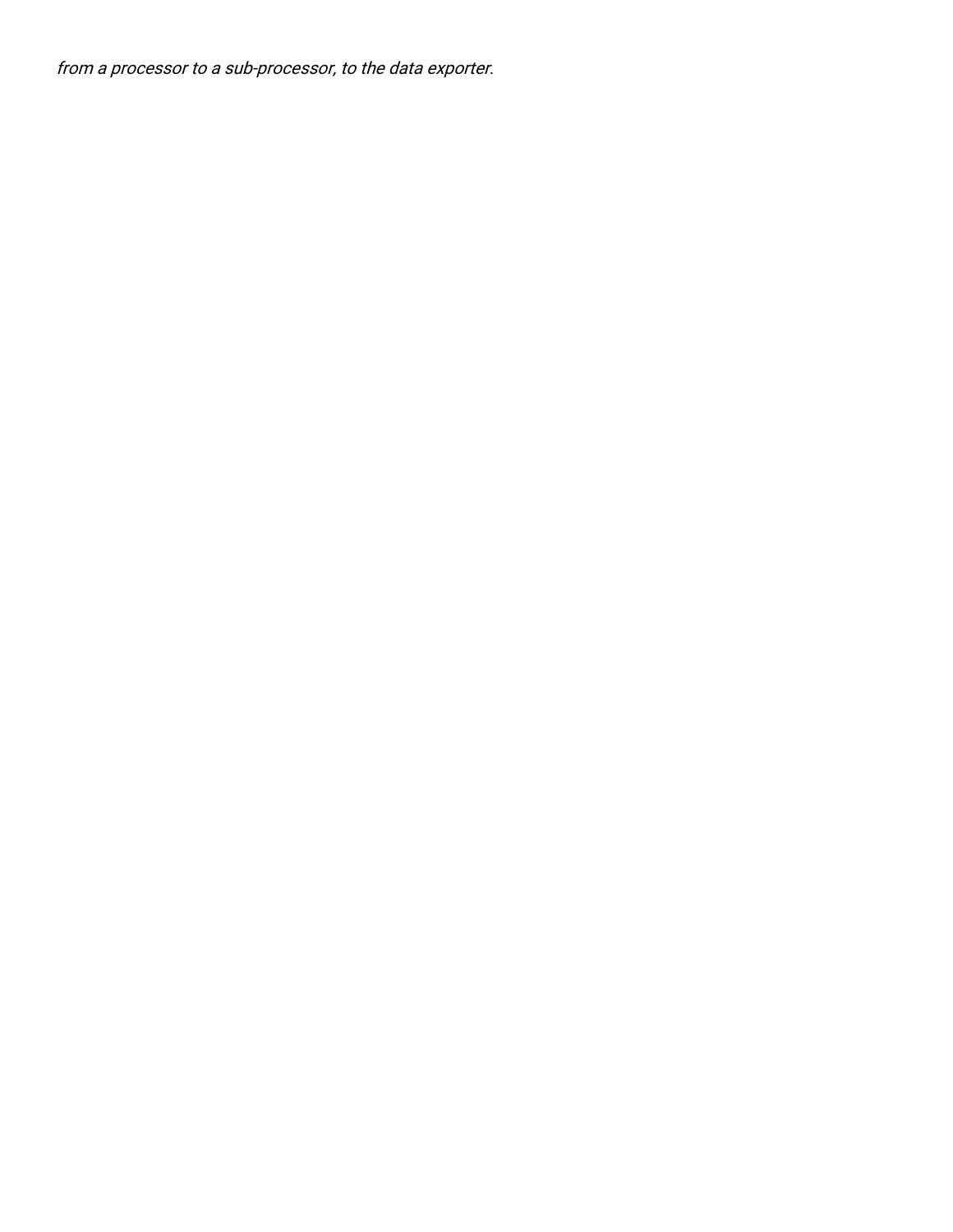#### ANNEX III – LIST OF SUB-PROCESSORS

#### EXPLANATORY NOTE:

This Annex must be completed in case of the specific authorisation of sub-processors (Clause 9(a), Option 1).

The controller has authorised the use of the following sub-processors:

1. Name: Amazon

Address: 410 Terry Ave. North, Seatle WA 98109-5210

Contact person's name, position and contact details: General Counsel, Amazon, 410 Terry Ave. North, Seatle WA 98109-5210

Description of processing (including a clear delimitation of responsibilities in case several sub-processors are authorised): Amazon provides DNS and legacy backup storage for Subscriber sites hosted on the Pantheon platform.

2. Name: Fastly

Address: P.O. Box 78266, San Francisco, CA 94107

Contact person's name, position and contact details: General Counsel, Fastly, P.O. Box 78266, San Francisco, CA 94107

Description of processing (including a clear delimitation of responsibility in case several subprocessors are authorized): Fastly provides a CDN and edge cache for Subscriber sites hosted on the Pantheon platform.

3. Name: Google Cloud Platform

Address: Google, LLC, 1600 Amphitheatre Parkway, Mountain View, California 94043

Contact person's name, position and contact details: General Counsel, Google, LLC, 1600 Amphitheatre Parkway, Mountain View, California 94043

Description of processing (including a clear delimitation of responsibility in case several subprocessors are authorized): GCP provides database, file hosting and storage of backups.

#### 4. Name: LogzIO

Address: HaArba'a Street, 28 Tel Aviv – Yafo Israel

Contact person's name, position and contact details: General Counsel, LogzIO, HaArba'a Street, 28 Tel Aviv – Yafo Israel

Description of processing (including a clear delimitation of responsibility in case several subprocessors are authorized): LogzIO provides log aggregation and search capability for Subscriber websites.

5. Name: New Relic

Address: 188 Spear Street, San Francisco, CA 94105